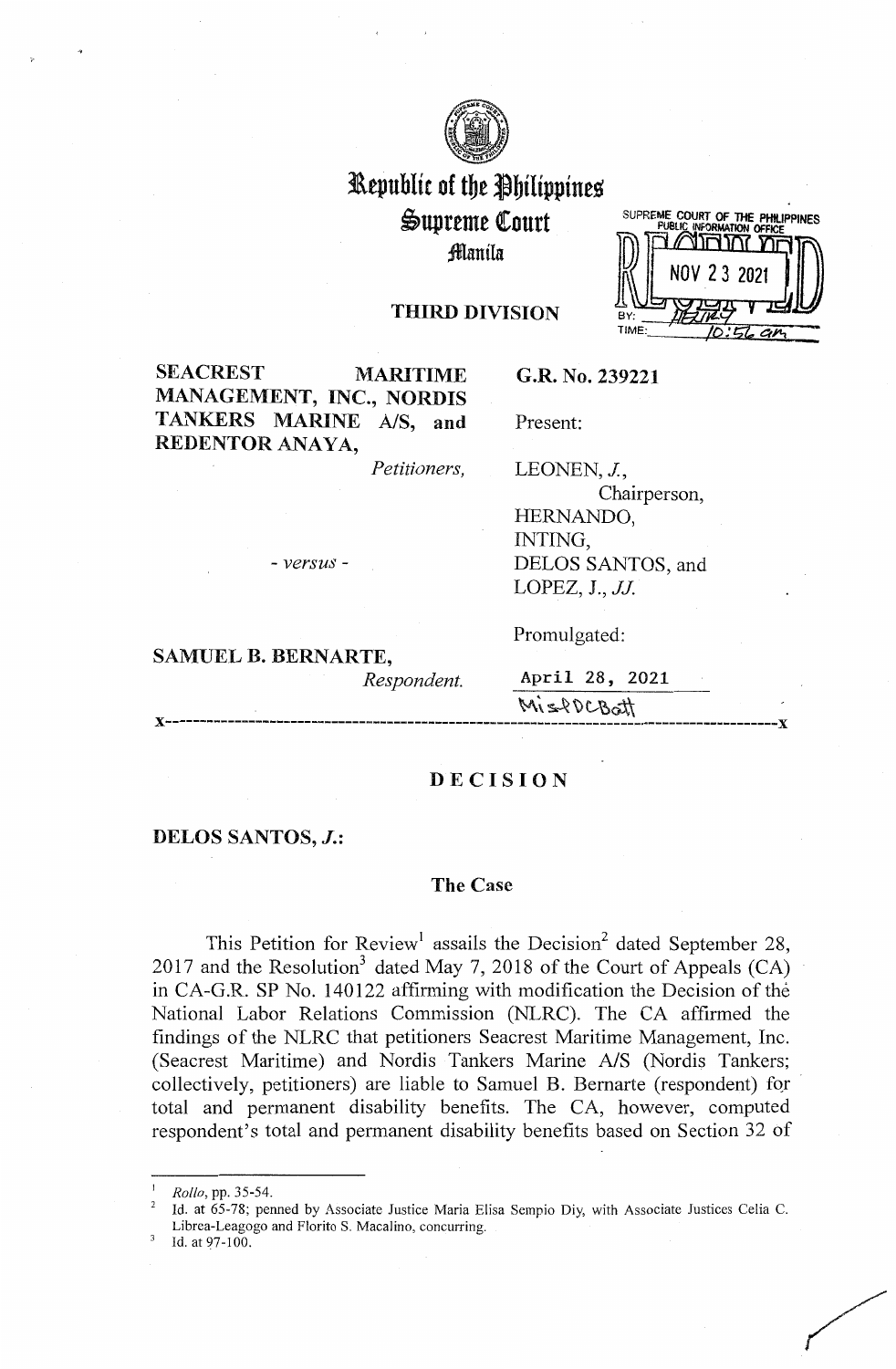the Philippine Overseas Employment Administration-Standard Employment Contract (POEA-SEC), not on the Collective Bargaining Agreement (CBA) which supplements respondent's employment contract.

#### **The Antecedents**

Seacrest Maritime, for its principal Nordis Tankers, hired respondent as an Able Seaman under a 7-month contract with basic monthly salary of US\$594.00. Notably, respondent's contract is covered by a CBA.<sup>4</sup>

Prior to respondent's engagement, he underwent the required Pre-Employment Medical Examination. On September 4, 2013, after he was declared "Fit for Sea Duty," he boarded the *MT Clipper Karen,* with a tour of duty for seven months.<sup>5</sup>

On September 6, 2013, while performing his duties, respondent was allegedly hit by a metal hatch at the deck of *MT Clipper Karen* and suffered severe back pain which radiated from the upper portion of his body down to his waist. After taking pain relievers, he was able to resume his work. The pain on his back, however, always recurred. Thus, the master of the vessel decided to have respondent undergo a thorough examination at the next port of destination. <sup>6</sup>

Upon the vessel's arrival in South India on September 12, 2013, the master of the vessel referred respondent to the shore-side physician. Respondent underwent Magnetic Resonance Imaging (MRI) scan and x-ray of his lumbar spine. The MRI result showed that respondent suffers from *"Posterior and bilateral postero-lateral disc prolapse at L4-L5 and L5-S1 causing indentation of theca and narrowing the neutral foramina."* The MRI result also stated that *"Associated facet joint hypertrophy at these levels causes further compromise in the neural foramina and compression of nerve roots in the lateral recess.*"<sup>7</sup> On the other hand, the x-ray result showed that respondent suffers from *"loss of lumbar lordosis." <sup>8</sup>*

Consequently, the examining shore-side physician, Dr. A.H. Balaji (Dr. Balaji), declared respondent, "UNFIT FOR WORK," and recommended the latter's immediate repatriation.<sup>9</sup> On September 17, 2013, respondent was repatriated back to the Philippines.<sup>10</sup> Upon his arrival, respondent was

<sup>9</sup>Id. at 133. 10 *Rollo,* p. 39.

Id. at  $66.$  Id.

<sup>6</sup>Id. at 67.

<sup>7</sup>CA *rollo,* p. 402.

<sup>8</sup>Id. at 403.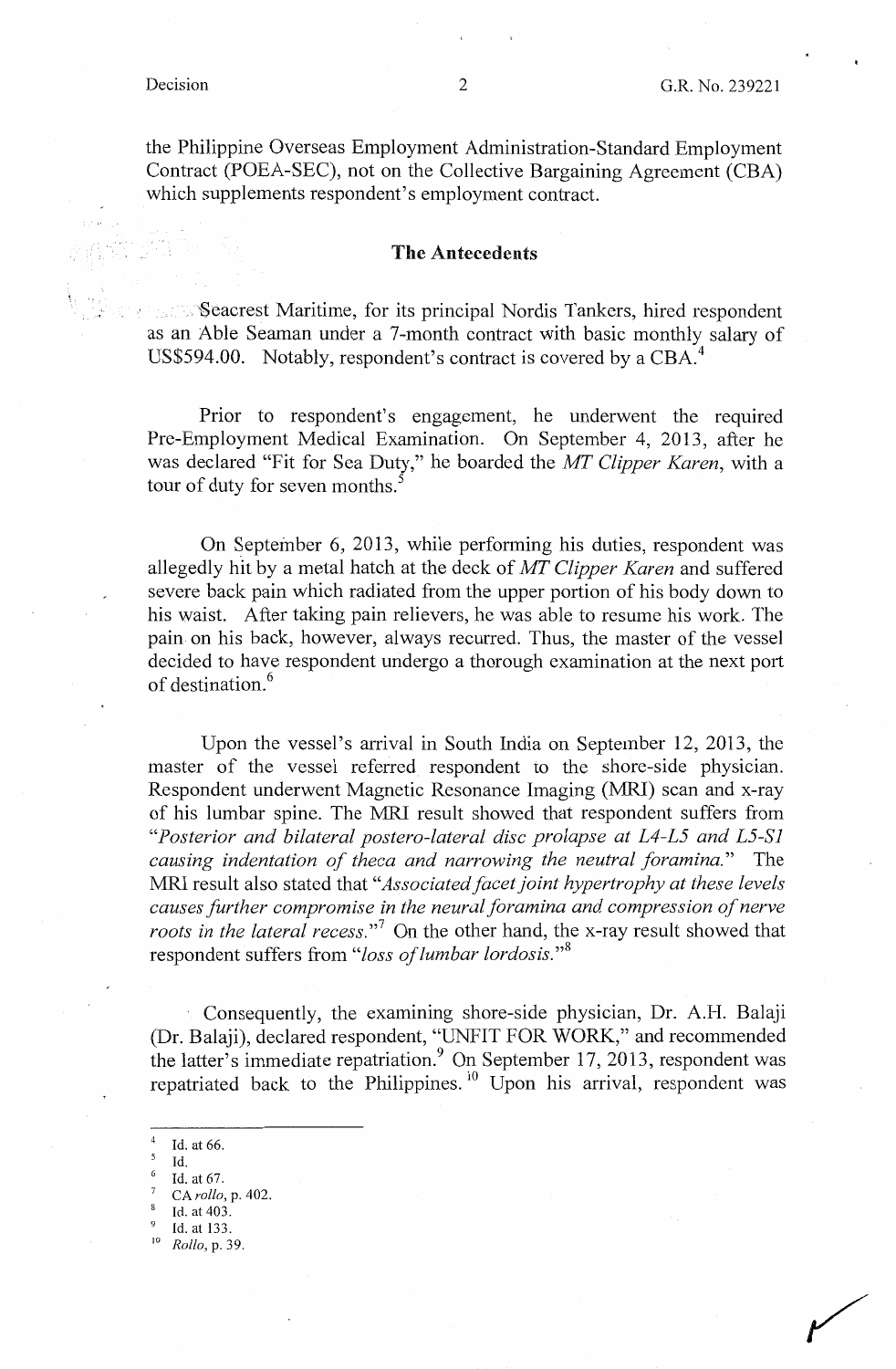immediately referred to the company-designated physician, Dr. Natalio Alegre (Dr. Alegre) at St. Luke's Medical Center, for evaluation on September 19,  $2013$ .<sup>11</sup> Dr. Alegre gave respondent anti-pain medications and advised him to return on October 18, 2013 for a follow-up check-up.<sup>12</sup>

On November 7, 2013, Dr. Alegre advised respondent to undergo therapy and referred him to Dr. Greg Diaz of Naga Doctor's Hospital, a specialist in rehabilitation medicine. After three months of physical therapy, respondent was recommended by his other rehabilitation doctor, Dr. Venggie Ascarraga-Ong, to continue with the rehabilitation sessions. Despite his treatment and rehabilitation, however, there was still no improvement in his lumbar disc problem.<sup>13</sup>

In his January 8, 2014 Progress Report, Dr. Alegre requested respondent to undergo another MRI. He was also prescribed to take anti-pain medications. Likewise, respondent's physical therapy was temporarily discontinued. <sup>14</sup>

Respondent's second MRI, done on January 16, 2014, confirmed the result of his first MRI in South India. Respondent's second MRI showed that he was still suffering from *"Desiccated disks, L4-L5 and L5-S1, as noted before. Relatively stable broad-based posterior disk herniation L4-L5 resulting to mild central and bilateral neural canal stenosis. Posterior disk bulge with central extrusion resulting to mild central canal and mild bilateral neural canal stenosis, L5-S1, stable. degenerative endplate marrow changes, L5 and S1*."<sup>15</sup>

Subsequently, Dr. Alegre declared in his January 18, 2014 Progress Report (initial assessment) that respondent's condition showed no improvement from the sessions of physical therapy undertaken. Dr. Alegre then recommended that respondent undergo Laminectomy and Discectomy . with Spacer application.<sup>16</sup>

Respondent allegedly refused to undergo the recommended surgery. Hence, on January 23, 2014, Dr. Alegre issued a Final Progress Report (final assessment) stating that respondent's *"medical cure is reached. Patient has declined the recommended spine surgery[]"* and assessed the latter with "disability grade of  $8 \times x \times b$  ased on the POEA Contract  $x \times x$ ."<sup>17</sup>

- Id. at 411.
- $\frac{16}{17}$  Id. at 477.
- 

 $\frac{11}{12}$  Id. at 67.<br>  $\frac{13}{13}$  Id. at 67-68.

<sup>14</sup> *CArollo,* p. 476.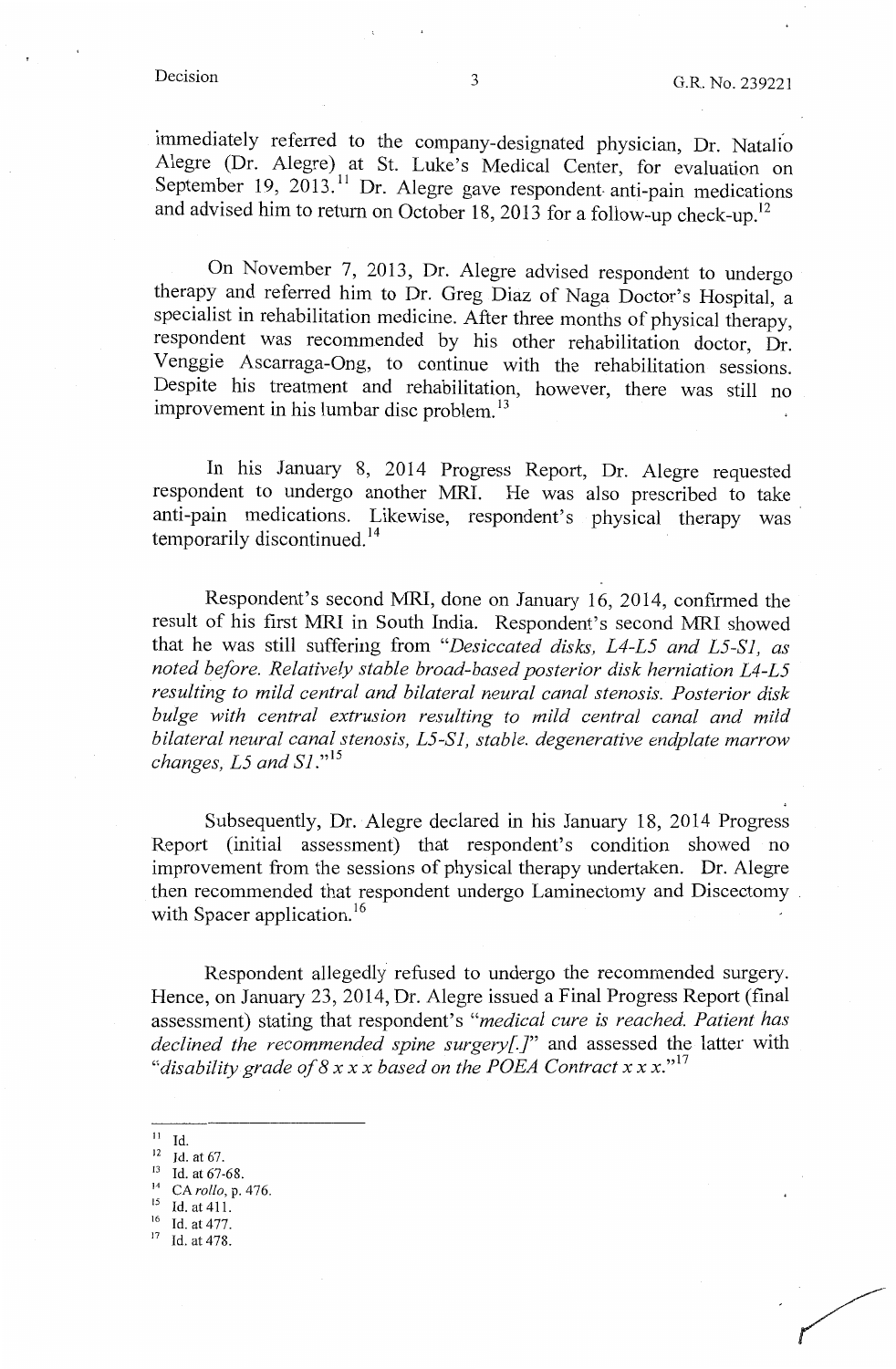On March 24, 2014, convinced that he was suffering from total and permanent disability, respondent filed before the Labor Arbiter (LA) a Complaint for Payment of Total and Permanent Disability Benefits, Damages, as well as Attorney's Fees, against petitioners.<sup>18</sup>

On April 14, 2014, respondent consulted and sought treatment from Dr. Misael Jonathan Tieman (Dr. Tieman), an Orthopaedic Surgeon, his personal physioian. Respondent was subjected to a series of tests and examinations. After more than a month of examinations, Dr. Tieman concluded that the nature and extent of respondent's injury permanently and totally prohibit him from working and attending to the demanding nature of his work as a seaman. 19

During the mandatory conference, petitioners offered respondent the disability compensation of US\$16,795.00, corresponding to the Disability Grade 8 assessment, computed based on the POEA-SEC. Respondent, however, rejected the offer. $^{20}$ 

#### **The LA's Ruling**

By Decision<sup>21</sup> dated October 15, 2014, the LA ruled in favor of respondent, *viz.* :

WHEREFORE, premises considered, judgment is hereby rendered finding herein Complainant entitled to total and permanent disability benefits [ and sickness allowance] and, correspondingly, holding all of the herein [petitioners] jointly and severally liable to pay [respondent] US\$93,154[.00] and \$2,376[.00], or their peso equivalents at the time of payment, plus attorney's fees equal to 10% percent of the judgment awards.

All other claims are DISMISSED for lack of merit.

## SO ORDERED.<sup>22</sup>

The LA gave credence to respondent's allegation that his injury resulted from an accident. It found ambiguous and suspicious the shipmaster's act of merely stating *"back pain"* in the Request for Medicare as the reason for respondent's injury, without explaining the surrounding circumstances leading to said back pain. It then construed such ambiguity in favor of respondent. It likewise found that Dr. Alegre's January 23, 2014

<sup>&</sup>lt;sup>18</sup> Id. at 481-482.<br> $\frac{19}{19}$  Rollo, pp. 68-69.

<sup>19</sup>*Rollo,* pp. 68-69. 20 Id. at 69. 21 CA *rollo,* pp. 64-97; penned by Labor Arbiter Thomas T. Que, Jr.

 $22$  Id. at 96-97.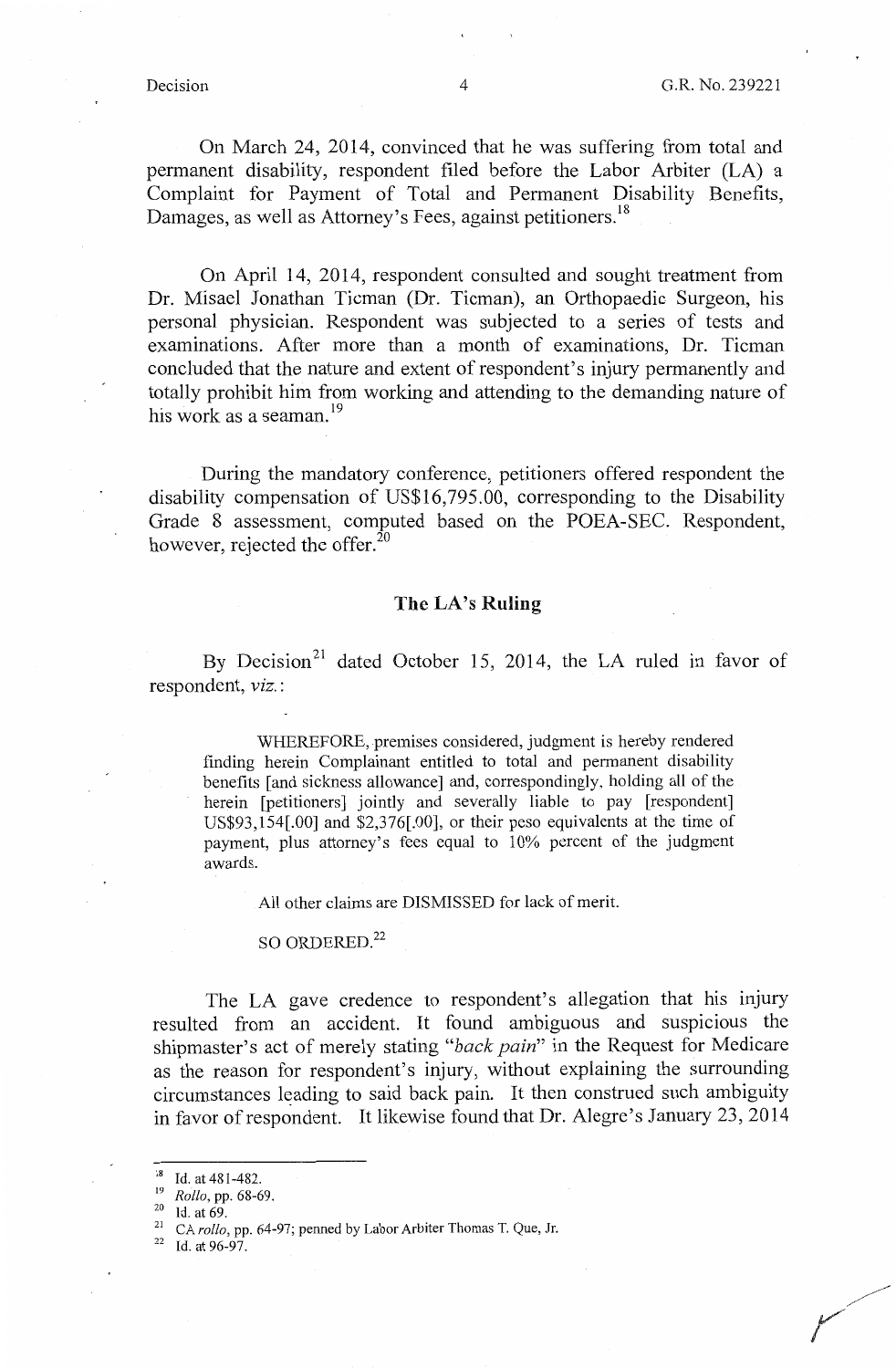*(* 

assessment was not a categorical determination of respondent's medical condition. It ratiocinated that the statement *"maximum medical cure reached"* was not sufficient to guaranty full recovery. And with respondent remaining to be unfit for sea duty beyond 120/240 days, his disability is deemed total and permanent.<sup>23</sup>

Further, it found that even if Dr. Alegre's Disability Grade 8 assessment were binding, respondent is still entitled to total and. permanent disability benefits under the CBA which grants 100% compensation to a covered seafarer who had been declared by the company-designated physician as permanently unfit for further sea duties, although assessed by the latter with less than 50% disability only.<sup>24</sup>

The LA, however, denied respondent's claim for moral damages. It held that petitioners cannot simply be faulted for relying on the disability assessment issued by Dr. Alegre, without any evidence of bad faith on their part. $^{25}$ 

Undaunted, petitioners appealed to the NLRC.

## **The NLRC's Ruling**

By Decision<sup>26</sup> dated January 27, 2015, the NLRC affirmed the LA's Decision, *viz.:* 

IN VIEW WHEREOF, the respondents' appeal is DISMISSED for lack of merit. The Decision of the Labor Arbiter is AFFIRMED *in toto.* 

## SO ORDERED.<sup>27</sup>

The NLRC echoed the findings of the LA that respondent's injury resulted from an accident. It held that without the shipmaster's affidavit to support that respondent did not suffer any accidental injury during the term of the latter's employment, petitioners' allegation that respondent's injury did not result from an accident is self-serving and therefore devoid of any probative value.

The NLRC, likewise, affirmed the LA's finding that on the basis of Dr. Alegre's Grade 8 disability assessment, respondent shall be entitled to

<sup>&</sup>lt;sup>23</sup> Id. at 89-91.<br><sup>24</sup> Id. at 94.<br><sup>25</sup> Id. at 90.<br><sup>26</sup> Id. at 49-60; penned by Commissioner Angelo Ang Palaña and concurred in by Commissioners Herminio V. Suelo and Numeriano D. Villena. 27 Id. at 59.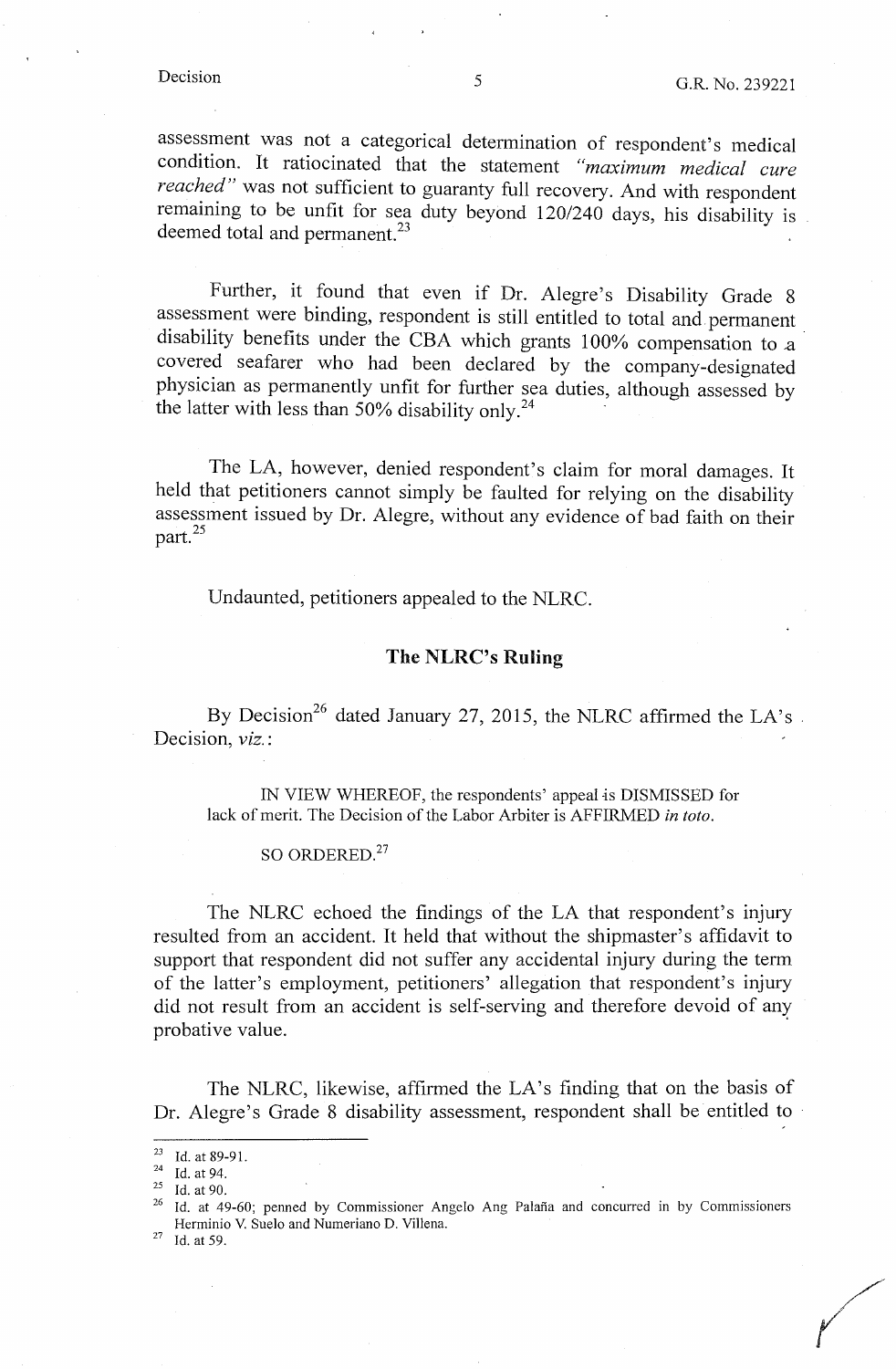total and permanent disability benefits under the CBA, which covers even accidental injuries suffered by the covered seafarers assessed with less than 50% disability, as long as the seafarer has been certified by the company-designated physician as permanently unfit for further sea duty. It opined that while respondent's Grade 8 disability, as assessed by Dr. Alegre, is equivalent to only less than 50% disability, he could no longer perform his duties as a seaman without exposing himself to further injury or risk of aggravating his existing injury.

Petitioners moved for reconsideration, but was denied by the NLRC.<sup>28</sup>

Aggrieved, petitioners filed a Petition for *Certiorari* before the CA ascribing grave abuse of discretion on the part of the NLRC.

## **The CA's Ruling**

By the assailed Decision<sup>29</sup> dated September 28, 2017, the CA affirmed the NLRC' s Decision with modification, *viz.:* 

WHEREFORE, premises considered, the petition is DENIED. The Decision dated January 27, 2015 and Resolution dated February 26, 2015 of public respondent National Labor Relations Commission (Fourth Division) are hereby AFFIRMED with MODIFICATIONS.

Petitioners Seacrest Maritime Management, Inc. and Nordis Tankers Marine A/S are hereby held jointly and severally liable to pay private respondent Samuel B. Bernarte the amounts of (a) US\$60,000.00 as permanent and total and [sic] disability benefit; (b) US\$68 .98 as the balance of sickness allowance; and (c) 10% of US\$60,000.00 as attorney's fees, at the prevailing rate of exchange at the time of payment. On top of the monetary awards, petitioners Seacrest Maritime Management, Inc. and Nordis Tankers Marine A/S are ORDERED to jointly and severally pay private respondent legal interest at the rate of six percent (6%) *per annum*  from the date of finality of this judgment until full satisfaction of said monetary awards.

## SO ORDERED.<sup>30</sup>

The CA found that Dr. Alegre failed to make a clear assessment of respondent's degree of disability within the period of 120/240 days.<sup>31</sup> However, for failure of respondent to show that his back injury was caused

Id. at 73.

<sup>28</sup> Id. at 99-100. 29 Supra note 2. 30 *Rollo,* p. 78.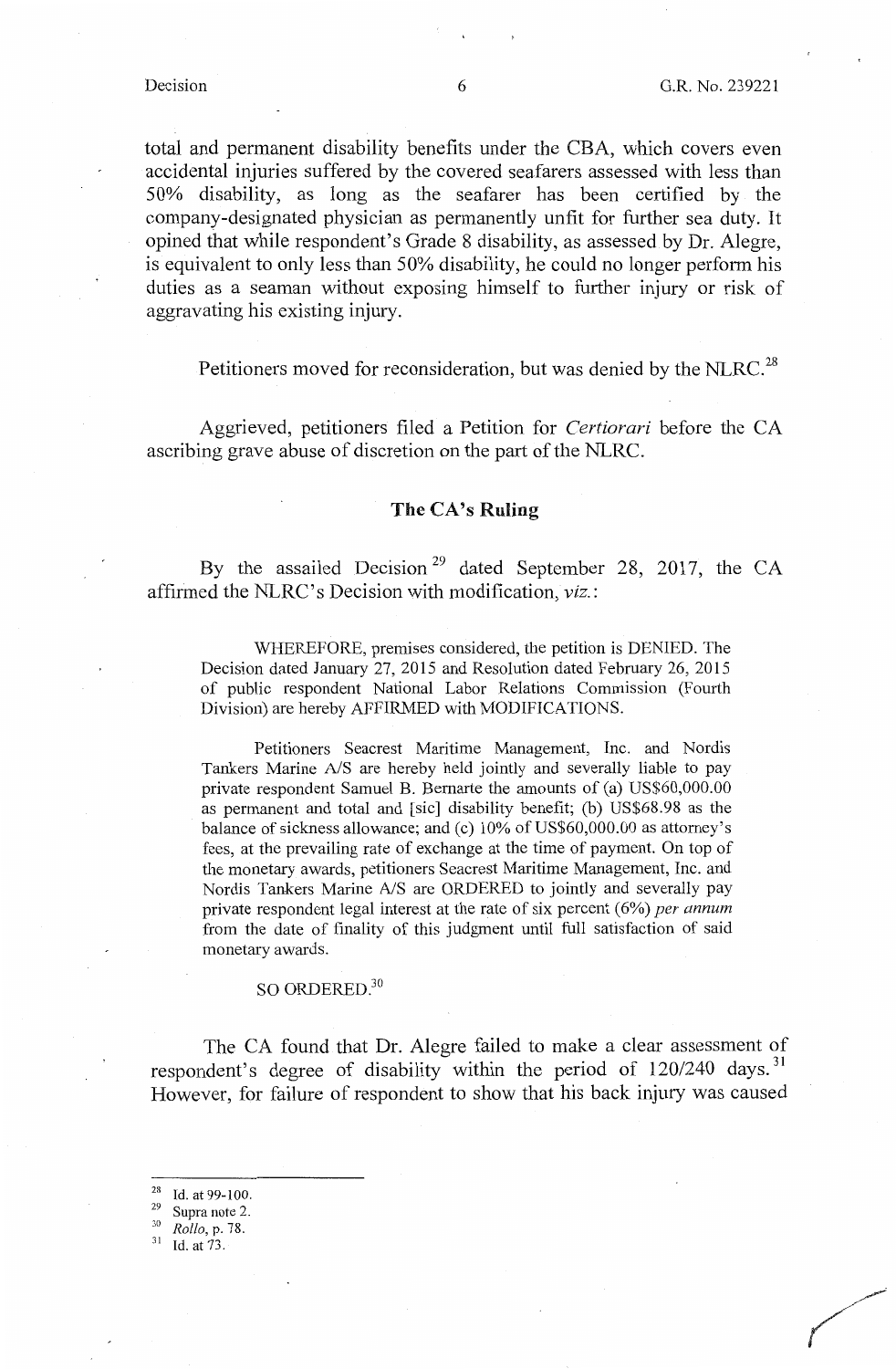by an accident, his entitlement to total and permanent disability benefit . should be based on the POEA-SEC, and not on the CBA  $^{32}$ 

Petitioners moved for reconsideration, but was denied by the CA in its assailed Resolution dated May 7, 2018. <sup>33</sup>

## **The Present Petition**

Petitioners claim that Dr. Alegre's January 23, 2014 purported Final Progress Report, issued within the 240-day period, should have been given more credence by the CA since it was made by Dr. Alegre after conducting a series of medical examinations and treatments on respondent. They maintain that respondent's disability can be assessed only by the company-designated physician, Dr. Alegre, who was given by law the primary authority to determine the nature of respondent's injury. Thus, respondent cannot claim disability benefits other than that corresponding to Dr. Alegre's assessment of Disability Grade 8.<sup>34</sup> Petitioners likewise claim that respondent failed to prove that he remained incapacitated or unfit for work.<sup>35</sup> Lastly, petitioners fault the CA for disregarding the fact that respondent sought consult and treatment from his personal doctor only after filing his claim for total and permanent disability benefits with the LA thereby rendering such claim premature. 36

In his Comment,<sup>37</sup> respondent maintained his entitlement to total and permanent disability benefits. He claimed that Dr. Alegre's purported final assessment was not compliant with the requirements of the law. On the other hand, his personal doctor's assessment was more categorical in declaring that he is unfit to work as a seaman in any capacity. Respondent then claimed that his disability arose from an accident that happened on board the *MT Clipper Karen.* Thus, respondent calls the Court's attention to the shipmaster's failure to state, in the Request for Medicare, the reason for his back pain. Respondent is of the view that the shipmaster's omission was driven by wrongful intent of putting doubt on the reason of his injury. Lastly, respondent claims damages for petitioners' unjustified refusal to pay him the maximum disability benefits allegedly due him.

In their Reply,<sup>38</sup> petitioners denied respondent's claim of accident on board the vessel. They maintained that respondent's back pain occurred

<sup>&</sup>lt;sup>32</sup> Id. at 75.<br><sup>33</sup> Supra note 3.<br><sup>34</sup> *Rollo*, pp. 43-47.<br><sup>35</sup> Id. at 47.<br><sup>36</sup> Id. at 48-50.<br><sup>37</sup> Id. at 109-132.<br><sup>38</sup> Id. at 142-146.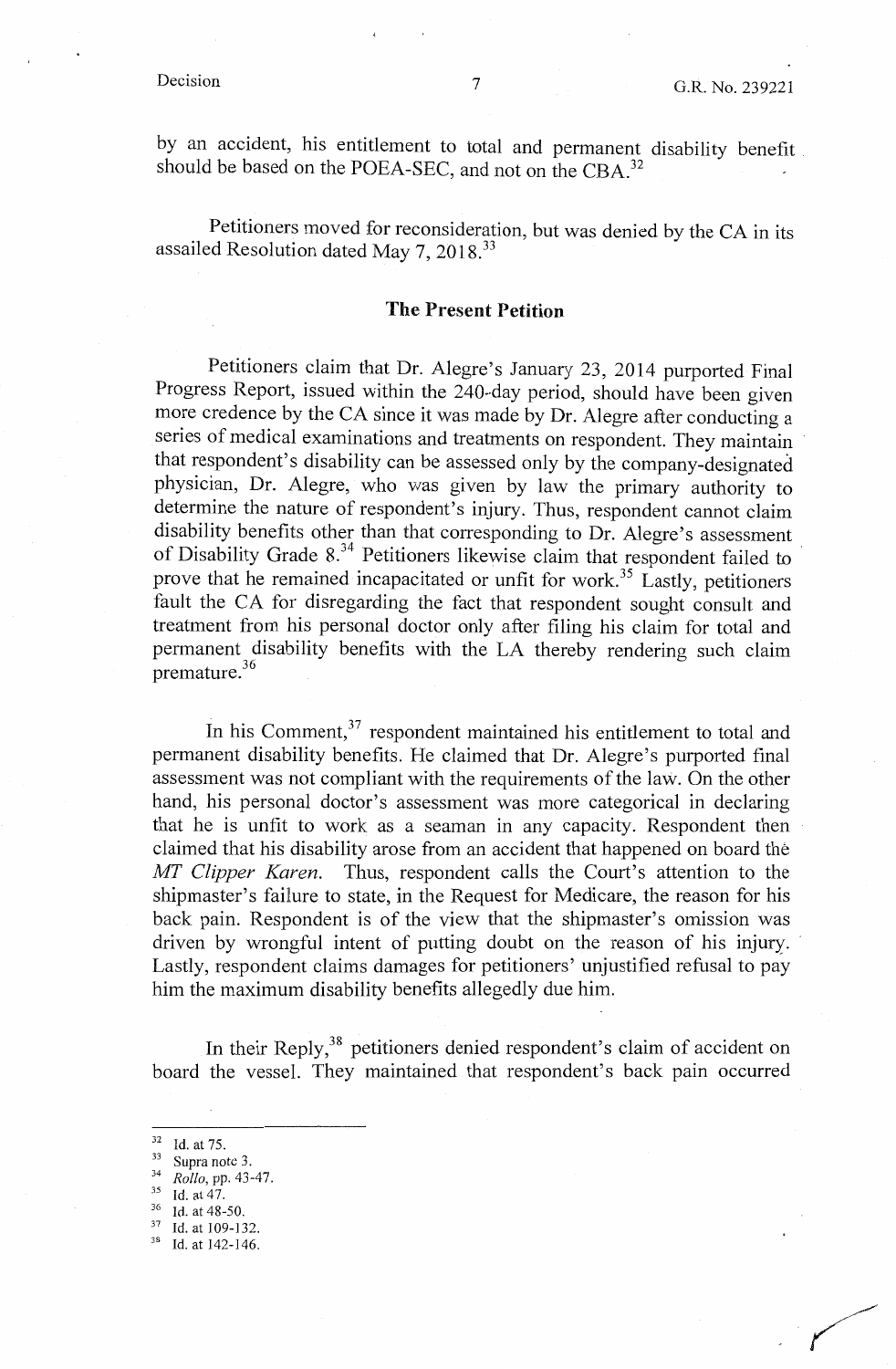while the latter was performing his regular duties, and without any intervening event.

#### **The Issue**

Whether respondent is entitled to total and permanent disability under the law.

#### **The Court's Ruling**

The petition is bereft of merit.

As a general rule, only questions of law, and not questions of fact, can be raised in a petition for review under Rule 45 of the Rules of Court. In labor cases, the Court is generally bound by the labor courts and the CA's factual findings. This, however, admits of exceptions, including when the CA's factual findings are contrary to those of the LA and/or the NLRC, as in this case. Here, both the LA and the NLRC found respondent's injury to have resulted from an accident, while the CA found that, although the injury was work-related, there was no substantial basis to conclude that said injury resulted from an accident. In the face of this conflicting findings of fact by the LA and the NLRC on one hand, and the CA on the other, the Court may examine the records and review the facts surrounding the case.<sup>39</sup>

Article 192(c)(l) of the Labor Code defines permanent and total disability of laborers, thus:

ART. 192. Permanent Total Disability.

#### xxxx

( c) The following disabilities shall be deemed total and permanent:

(1) Temporary total disability lasting continuously for more than one hundred twenty days, except as otherwise provided in the Rules.

The rule referred to Section 2, Rule X of the Amended Rules on Employees' Compensation, which implemented Book IV of the Labor Code (Implementing Rules and Regulations [IRR]), states:

SEC. 2. Period of entitlement. - (a) The income benefit shall be paid beginning on the first day of such disability. If caused by an injury

<sup>39</sup> See *One Shipping Corp. v. Penajiel,* 751 Phil. 204, 209-210 (2015).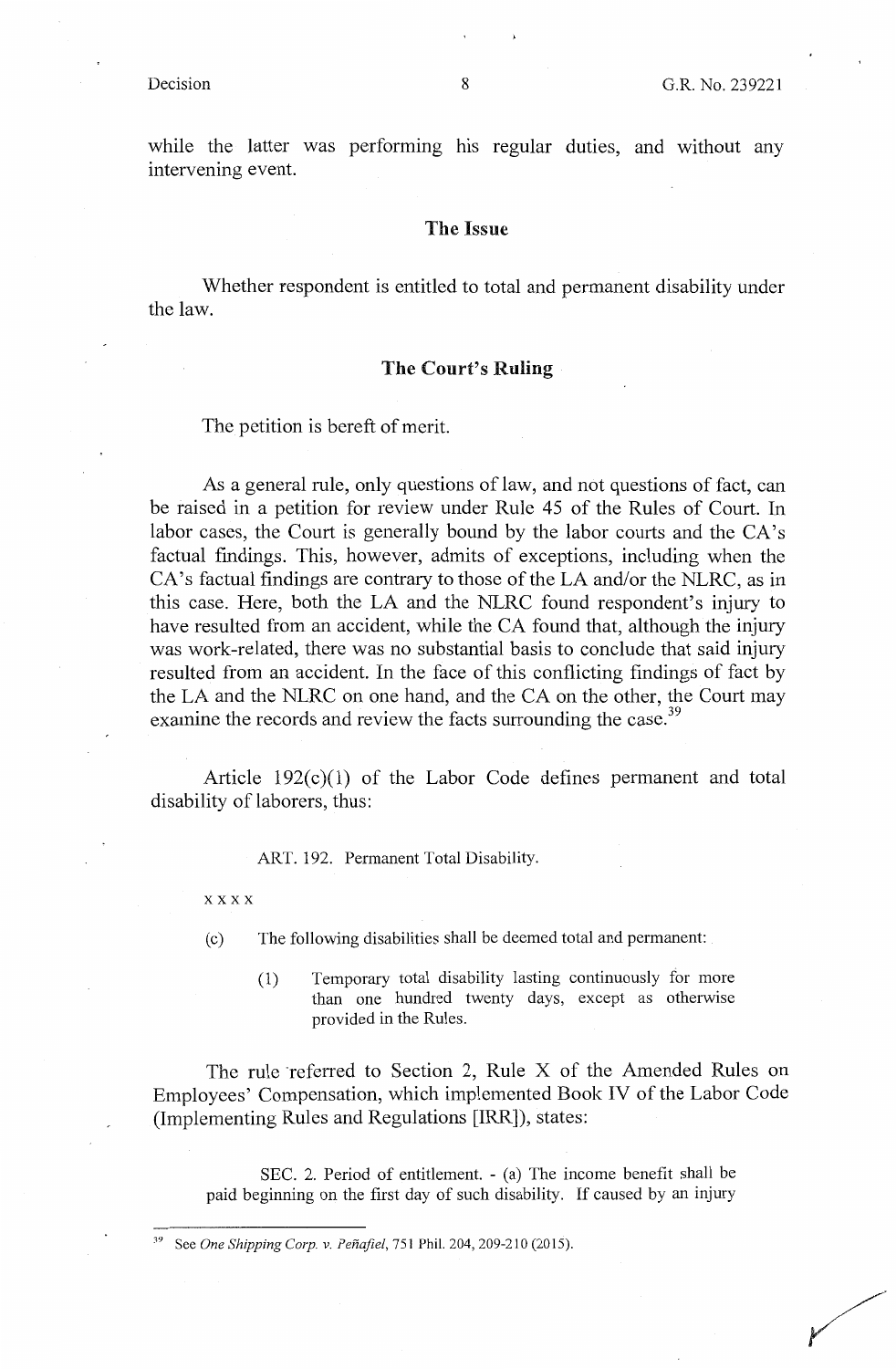/

or sickness it shall not be paid longer than 120 consecutive days **except**  where such injury or sickness still requires medical attendance **beyond 120 days but not to exceed 240 days** from onset of disability in which case benefit for temporary total disability shall be paid. However, the System may declare the total and permanent status at any time after 120 days of continuous temporary total disability as may be warranted by the degree of actual loss or impairment of physical or mental functions as determined by the System. (Emphasis supplied)

Meanwhile, the POEA-SEC was enacted to provide the minimum acceptable terms in a seafarer's employment contract. It is, however, intended to be read and understood in accordance with the foregoing laws.<sup>40</sup>

Pursuant to Section 20(A) of the 2010 POEA:SEC, when a seafarer suffers a work-related injury or illness in the course of employment, the company-designated physician is obligated to arrive at a definite assessment of the former's fitness or degree of disability within a period of 120 days from repatriation. During the said period, the seafarer shall be deemed to be suffering temporary total disability and shall receive his basic wage until he is declared fit to work or his temporary disability is acknowledged by the company to be permanent, either partially or totally, as his condition is defined under the POEA-SEC and by applicable Philippine laws.<sup>41</sup>

Meanwhile, Article 192 $(c)(1)$  of the Labor Code and Section 2, Rule X of the IRR provide that the company-designated physician must arrive at a definite assessment of the seafarer's fitness to work or permanent disability within the period of 120 or 240 days. If he fails to do so and the seafarer's medical condition remains unresolved, the latter shall be deemed totally and permanently disabled.

In fine, the 120-day period may be extended to 240 days. The period, however, does not extend automatically. The company-designated physician must perform some significant act and provide justification for the extension of the original 120-day period to the exceptional 240-day period under the IRR. Otherwise, the seafarer must be granted the relief of total and permanent disability benefits due to such non-compliance. We cannot completely ignore the general 120-day period under the Labor Code and the POEA-[SEC] and unconditionally apply the exceptional 240-day period under the IRR. Otherwise, the IRR becomes absolute and it will render the law forever inoperable.<sup>42</sup>

<sup>&</sup>lt;sup>40</sup> Tamin v. Magsaysay Maritime Corporation, 794 Phil. 286, 298 (2016).<br><sup>41</sup> Gamboa v. Maunlad Trans, Inc., G.R. No. 232905, August 20, 2018<br><sup>42</sup> See Elburg Shipmanagement Phils., Inc. v. Quiogue, Jr., 765 Phil. 341, 362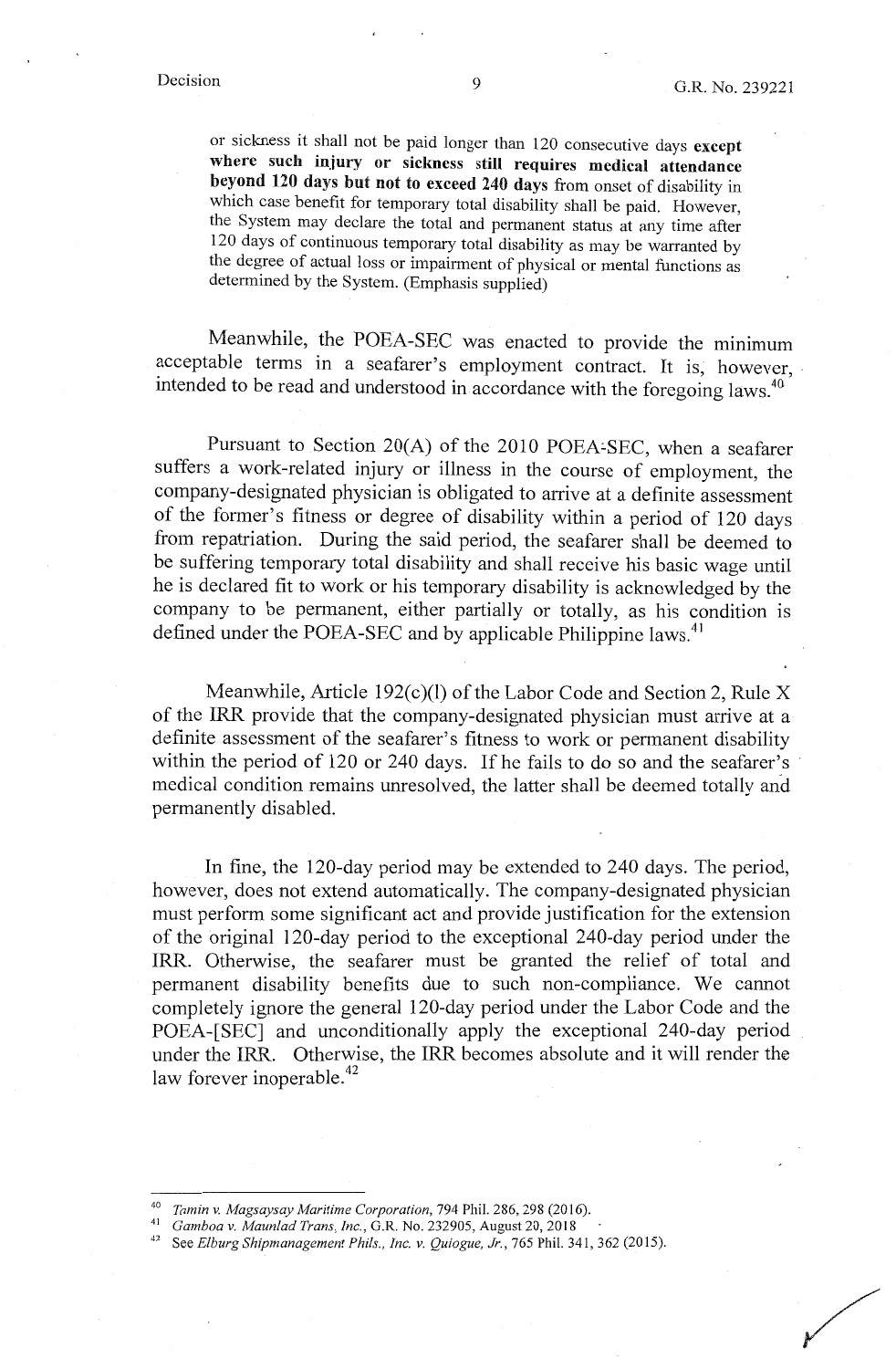## *The company-designated physician failed to timely issue an assessment within the mandated 120-day period without a valid justification.*

A judicious review of the records of the case reveals that the company-designated physician, Dr. Alegre, issued both his initial assessment and purported final assessment of respondent's condition within the maximum 240-day period, but beyond the original 120-day period.

Dr. Alegre issued his **initial assessment** on January 18, 2014 or 121 days after respondent first reported to him. He found respondent's physical therapy sessions to have made no improvement on the latter's condition. Consequently, he recommended respondent to undergo surgery. He likewise gave respondent a Disability Grade 8 based on his present condition, *viz.:* 

January 18, 2014

#### xx **x/ENGR. REDENTOR G. ANAYA xxxx SEACREST MARITIME MANAGEMENT INC.**

SAMUEL B. BERNARTE ABLE SEAMAN/MT CLIPPER KAREN/ September 19, 2013

**121 day/s** 

#### xx **x/ENGR. REDENTOR G. ANAYA:**

SAMUEL B. BERNARTE followed-up on 17 January 2014 **Subjective Complaints**  Numbness of the low back

**Objective Complaints**  MRI Showed desiccated disk L4 to S1 Herniated Nucleos Pulposus, L4[-]L5

**Assessment**  Degenerative Disc Disease L4 to S1

#### **Plans**

Rehabilitation Medicine is consulted and physical therapy is continued.

Orthopedic referral was sought since he is **unresponsive to physical therapy** and **Posterior Decompression with Laminectomy and Discectomy with Spacer application** is **recommended for approval at** a **cost of Php800,000.** The length of recovery is about 6-8 months.

If **a disability** is **to be assessed now, a disability grade 8** is **given based on POEA Contract Section** 32, **Chest-Trunk-Spine #5 moderate rigidity or two[-]thirds (2/3) loss** of **motion or lifting power of the trunk.<sup>43</sup>**(Emphases supplied)

Supra note 16.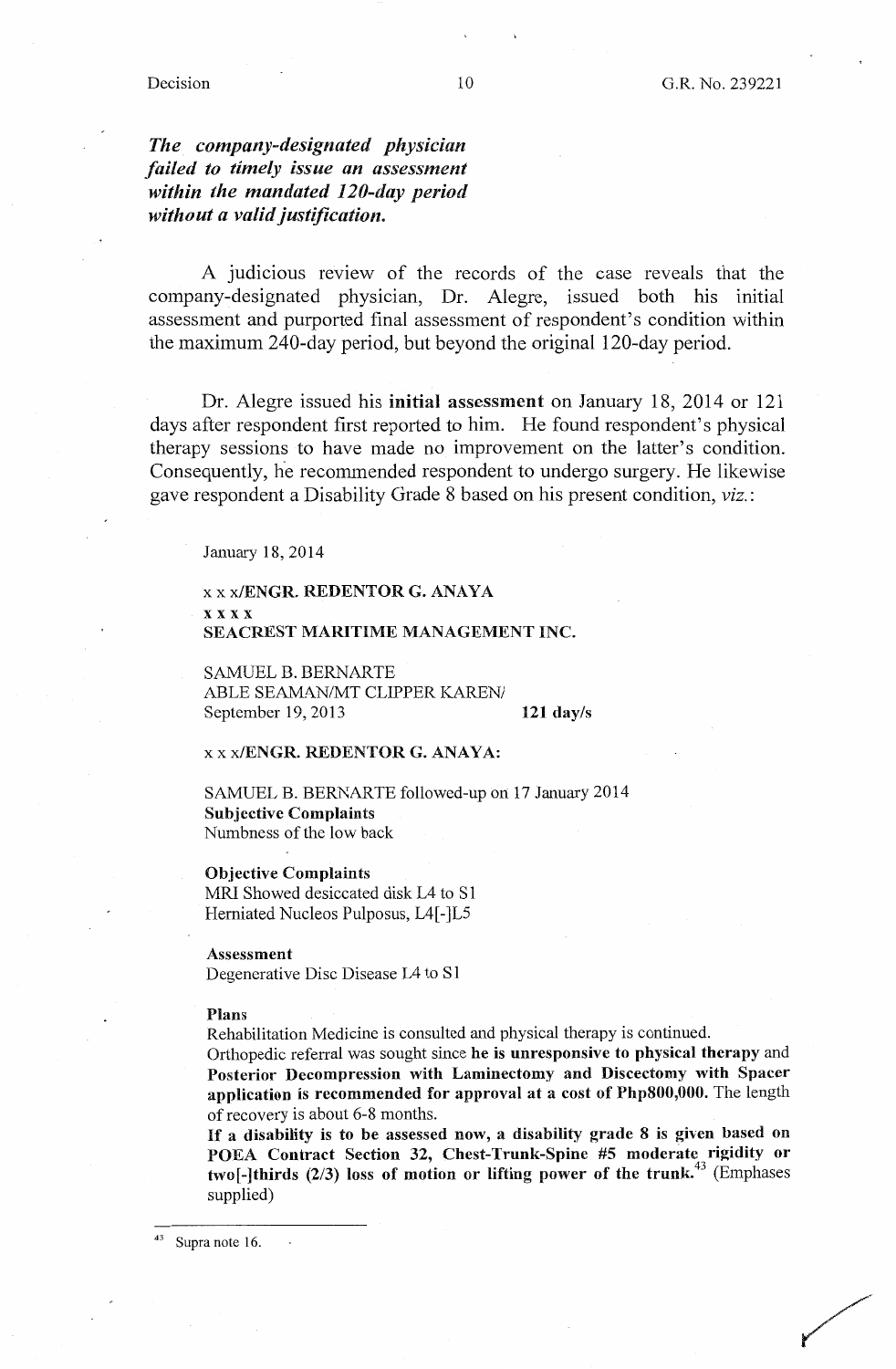/<br>//<br>.

On January 23, 2014 or 126 days since respondent first reported to Dr. Alegre, the latter issued his purported **final assessment** giving respondent a Disability Grade 8. Since respondent allegedly refused the recommended spine surgery, Dr. Alegre claimed that the maximum medical cure was already reached, *viz.* :

#### **Sub\_jective Complaints**

Persistence of numbness and pain at the low back

#### **Objective Complaints**

Trunk range of motion is limited Tight and tender paraspinal muscles No neurologic deficits Straight leg raising test deficient bilaterally

#### **Final Diagnosis**

Degenerative Disc Disease L4 to S1

#### **Plans**

**Maximum medical cure is reachedf.]** 

**Since patient has declined the recommended spine surgery, a disability grade of 8 is given based on the POEA Contract, Chest Trunk Spine #5,**  moderate rigidity or two<sup>[</sup>-]thirds (2/3) loss of motion or lifting power of **the trunk.**<sup> $44$ </sup> (Emphasis supplied)

The January 18, 2014 initial assessment shows that Dr. Alegre recommended respondent to undergo spine surgery with expected recovery period of about six to eight months. Interestingly, as reflected in this January 18, 2014 medical report or assessment, respondent had his follow-up check-up with Dr. Alegre on January 17, 2014 (120<sup>th</sup> day). The Court is curious why Dr. Alegre issued the assessment and gave the recommendation for surgery only after 121 days or one day late.

In *Ampo-on v. Reinier Pacific International Shipping, Inc.*,<sup>45</sup> the company-designated physician issued an assessment within the 120-day period, which reads:

Based on the patient's present status, his **prognosis is guarded.** 

*The specialist recommends surgery with Transforaminal Lumbar*  Interbody Fusion. However, the patient has refused the surgery. Without *the surgery, he has already reached maximum medical improvement.* 

**Fitness to work is unlikely to be given within his 120 days of treatment** 

<sup>&</sup>lt;sup>44</sup> Supra note 17.<br><sup>45</sup> G.R. No. 240614, June 10, 2019.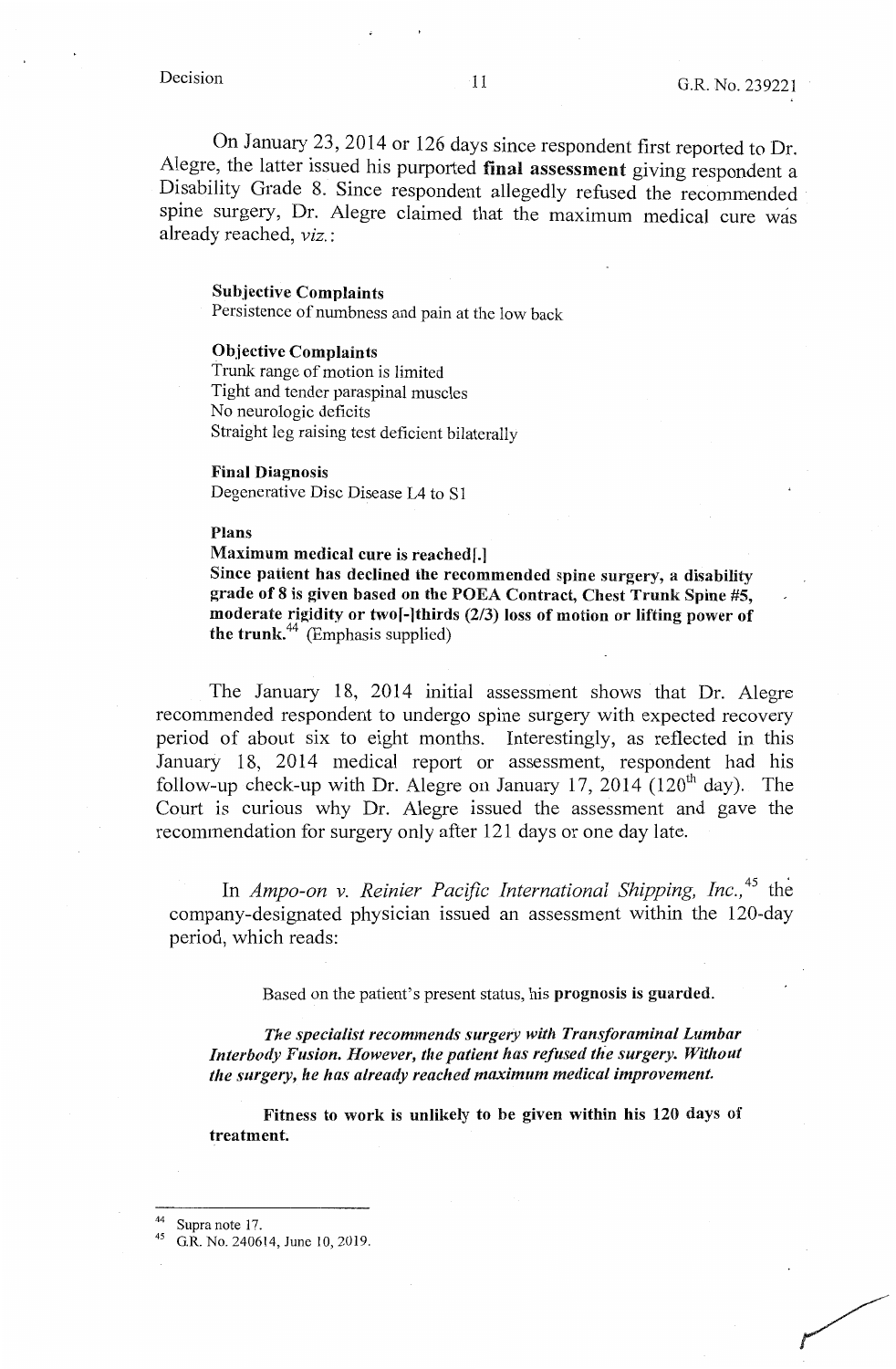If patient is entitled to disability, his **suggested disability grading**  is Grade  $8$  - loss of  $2/3$  lifting power of the trunk. (Emphases and underscoring supplied)

The Court held therein that the company-designated physician's assessment, although issued within the 120-day period, could not have been the final and definite assessment required by law, considering that the same appeared as merely interim by the declaration that *''prognosis is guarded'* and *"[i]f patient is entitled to a disability, his suggested*  disability grading is Grade 8 – loss of 2/3 lifting power of the trunk." Moreover, while the company-designated physician recommended surgery to the seafarer, the Court found the assessment to have contained no indication of the need for the seafarer to further undergo treatment/rehabilitation or medication so as to justify the extension of the 120-day period to 240 days.

In the present case, it is undisputed that Dr. Alegre's initial assessment dated January 18, 2014 was issued within the  $240$ -day period, but beyond the 120-day period, or only after 121 days. More importantly, the assessment showed no indication of respondent's need to further undergo treatment/rehabilitation or medication that would justify the extension of the original 120-day period to the exceptional 240-day period.

The Court cannot take Dr. Alegre's spine surgery recommendation as a valid justification for the extension of the period. From the face of the assessment itself, the spine surgery was **merely being recommended.**  While it was recommended as an alternative to the physical therapy which made no improvement on respondent's condition, there was no indication that the recommended surgery was necessary for respondent's recovery. There was likewise no indication that it would properly address respondent's injury. In fact, there was no assurance or guaranty that the surgery would help respondent revert to his pre-injury and normal condition or at least improve his condition.

Clearly, Dr. Alegre reneged on his obligation to issue a valid final and definite assessment of respondent's condition within the applicable 120-day period. Meanwhile, respondent's medical condition unquestionably remained unresolved even after the lapse of the 120-day period, as can be gleaned from the findings of Dr. Alegre in his initial assessment issued on the  $121<sup>st</sup>$  day that respondent's condition was not responsive to the physical therapy sessions undertaken.

More importantly, the two MRI results, the medical reports and assessments issued by all the doctors who examined and treated respondent, when taken altogether, would form the findings that indeed, respondent remained unfit for work even after the lapse of the 120-day period.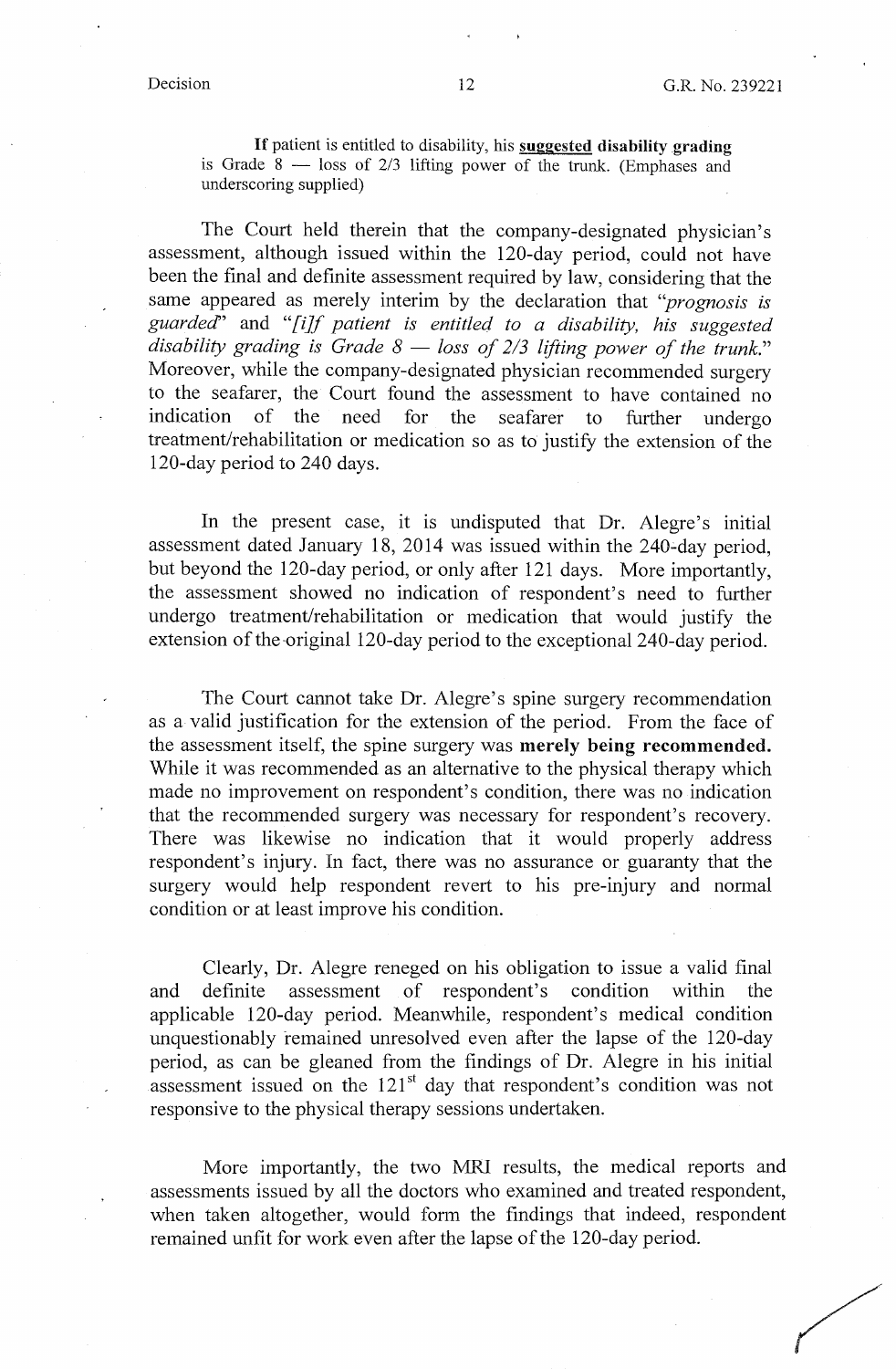On September 12, 2013, after medical examinations and scans, Dr. Balaji, the shore-side physician who examined respondent in South India, found the latter "UNFIT FOR WORK." This was evidenced by the portion in the computerized Request for Medicare, which portion appears to have been accomplished by Dr. Balaji, having the following handwritten remarks or findings:

## TO THE DOCTOR

Please see this patient and fill in the form

## Diagnosis: **LUMBAR DISC PROLAPSE L4-S, LS-S,**  Advised: Medication, Rest, Repatriation. CONTINUE TREATMENT AT [HOMETOWN]. **UNFIT FOR WORK."<sup>46</sup>**(Emphases supplied)

Additionally, at the second page of the Request for Medicare, the box for "Unfit for work" shows a handwritten check mark. This second page was stamped with the name of Dr. Balaji and bears his handwritten signature.

Meanwhile, in Dr. Alegre's initial assessment dated January 18, 2014, he acknowledged that respondent's condition "was unresponsive to physical therapy."

Respondent's second MRI, which was done on January 16, 2014, showed the results *"x x x Desiccated disks, L4-L5 and L5-S1, as noted before. Relatively stable broad-based posterior disk herniation L4-L5 resulting to mild central and bilateral neural canal stenosis. x x x."* The said MRI results only confirmed the result of respondent's first MRI done in South India on September 12, 2013, which first revealed that respondent suffers from *"posterior and bilateral postero-lateral disc prolapse at L4-L5*  and L5-S1 causing indentation of theca and narrowing the neutral *foramina"* and *"Associated facet joint hypertrophy at these levels causes further compromise in the neural formina and compression of nerve roots in the lateral recess."* 

Verily, Dr. Alegre's findings on January 18, 2014 (121 $^{\rm st}$  day) that there was no improvement on respondent's condition is effectively an admission that respondent's condition remained the same as when the latter first reported to him after repatriation. To recall, respondent was declared *"unfit for work"* by the shore-side physician, for which reason and for proper treatment, his immediate repatriation was ordered. Undeniably, respondent was on an **"unfit for work" condition,** when he first reported to Dr. Alegre after repatriation.

CA rollo, pp. 133-134.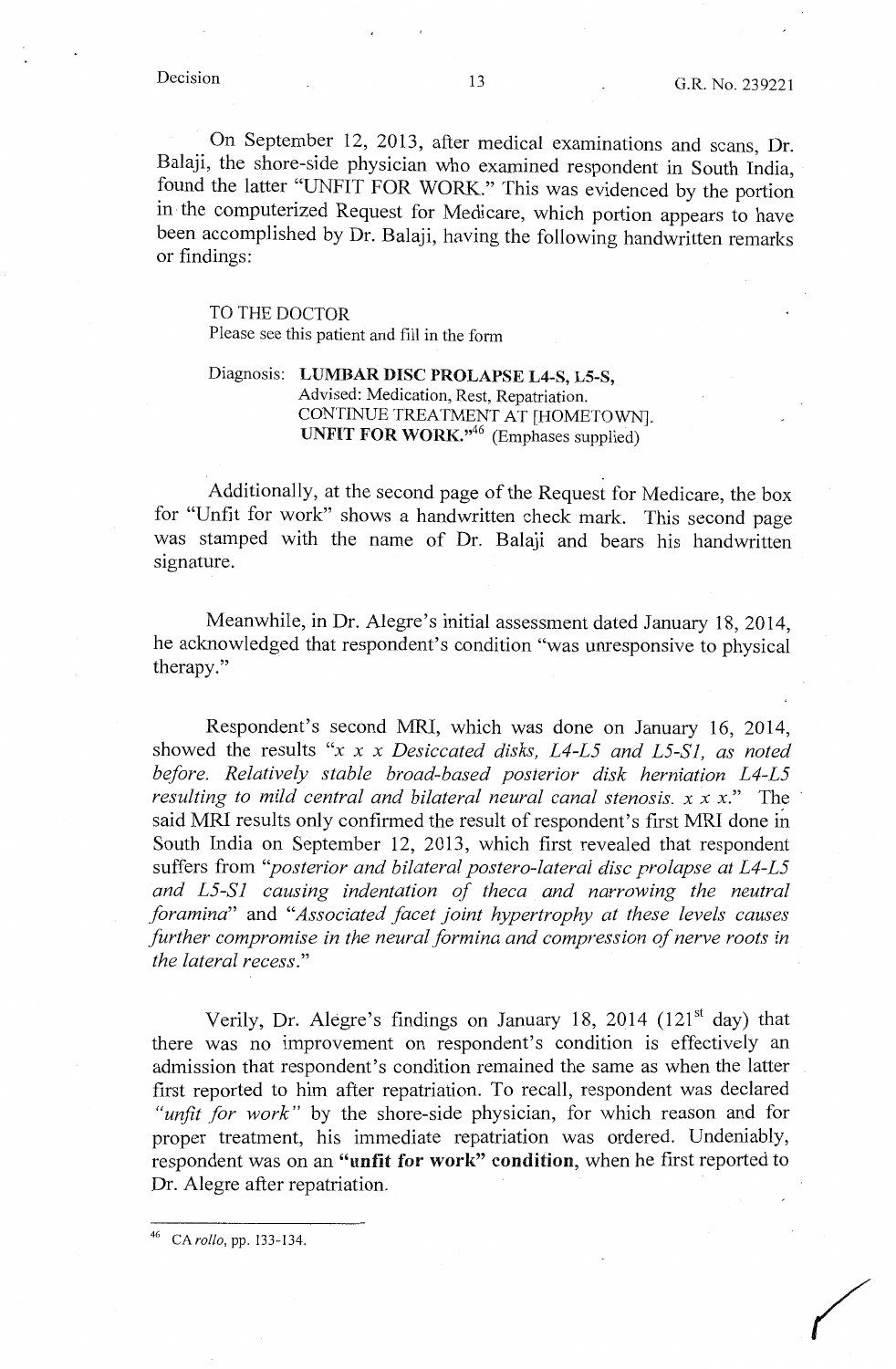/

With Dr. Alegre having admitted on the 121<sup>st</sup> day that respondent's condition did not improve after the physical therapy sessions, coupled with the second MRI's result showing that respondent still suffers from the same injury, the Court finds that respondent continued to be unfit for work even after the lapse of the 120-day period. This conclusion finds more support from the findings of respondent's personal physician, given after examinations and treatments that respondent "is unfit to work as a seaman in *any capacity.*"<sup>47</sup>

Moreover, even assuming without granting that Dr. Alegre's purported final assessment dated January 23, 2014 was indeed a conclusive determination ot respondent's fitness to work or permanent disability, the same is already irrelevant and cannot be given weight for likewise being issued beyond the applicable 120-day period.<sup>48</sup>

In disability compensation cases, it is not the injury which is compensated, but rather, the incapacity to work resulting in the impairment of one's earning capacity. Total disability refers to an employee's inability to perform his or her usual work. It does not require total paralysis or complete helplessness. Permanent disability, on the other hand, is a worker's inability to perform his or her job for more than 120 days, or 240 days if the seafarer required further medical attention justifying the extension of the temporary total disability period, regardless of whether or not he loses the use of any part of his body.<sup>4</sup>

In *Pastrana v. Bahia Shipping Services,* 50 the Court held that for failure of the company-designated physician to issue a final disability assessment within 120 days from the seafarer's repatriation, without sufficient justification, the law already stepped in and considered the latter totally and permanently disabled and therefore entitled to the maximum disability benefits.

Considering that the 120-day period expired on January 17, 2014 without Dr. Alegre having issued a final and definite assessment of respondent's fitness to work or permanent disability, and without giving any justification for the extension of the 120-day period to 240 days, while respondent remained unfit for work and his medical condition remained unresolved, the latter is deemed totally and permanently disabled by operation of law.

<sup>47</sup> Id.at412. 48 *See Pastrana v. Bahia Shipping Services,* G.R. No. 227419, June 10, 2020. 49 *Chan v. Magsaysay Maritime Corp.,* G.R. No. 239055, March 11, 2020. 50 Supra note 48.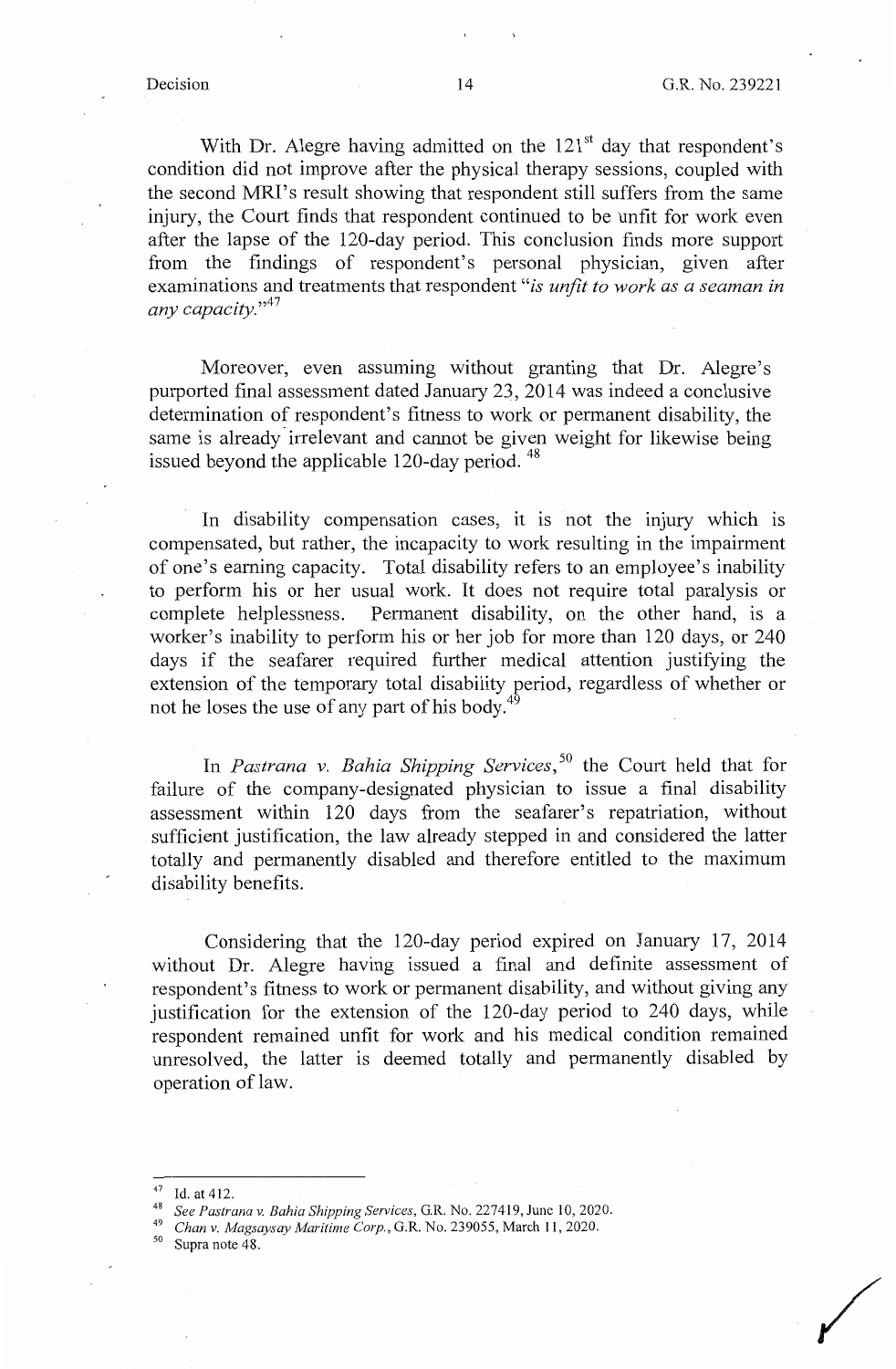Petitioners contend that respondent prematurely filed his claim for disability benefits when he filed the same without first contesting Dr. Alegre's assessments, thus, the LA should have dismissed the claim for lack of cause of action.

# Petitioners' contention failed to persuade.

The fact that respondent consulted his personal-doctor only after filing his claim for disability benefits with the LA, did not render his claim prematurely filed. Respondent's cause of action actually arose from Dr. Alegre's failure to make a timely assessment of his fitness to work or permanent disability. In this case, there was no longer a need for respondent to contest Dr. Alegre's assessments by consulting an independent doctor before filing his claim. The need to contest the company-designated physician's assessment arises only when the latter's assessment is timely issued and is actually a conclusive determination of the seafarer's medical condition, which clearly is not the case here.

It has already been established that Dr. Alegre failed to issue a timely assessment of respondent's condition. Therefore, there was no need for respondent here to consult an independent doctor before filing the claim for . total and permanent disability benefits with the LA. The fact that respondent is not required to contest the company-designated physician's assessment before filing his claim for disability benefits, likewise follows that respondent is not required to activate the third-doctor referral provision.

## *Respondent's m1ury, although work-related, did not result from an accident.*

It is undisputed that respondent's back injury is work-related. Respondent, however, claims that his injury resulted from an accident which happened while he was performing his duties on board the *MT Clipper Karen.* He was allegedly hit by a metal hatch causing him to experience severe back pain from the upper portion of his body down to his waist. But aside from this allegation, respondent presented no other evidence to support such claim of accident.

Both the LA and the NLRC found respondent's injury to have resulted from an accident. They apparently gave credence to respondent's unsubstantiated allegation of occurrence of accident and construed in favor of the latter the ambiguity on the shipmaster's mere *"back pain"* remark in the portion of the Request for Medicare, where the reason or cause of the injury must also be stated. On the other hand, the CA found otherwise. The CA was not inclined to hold that respondent's injury was caused by an accident, mainly due to the latter's failure to adduce substantial evidence to support such claim.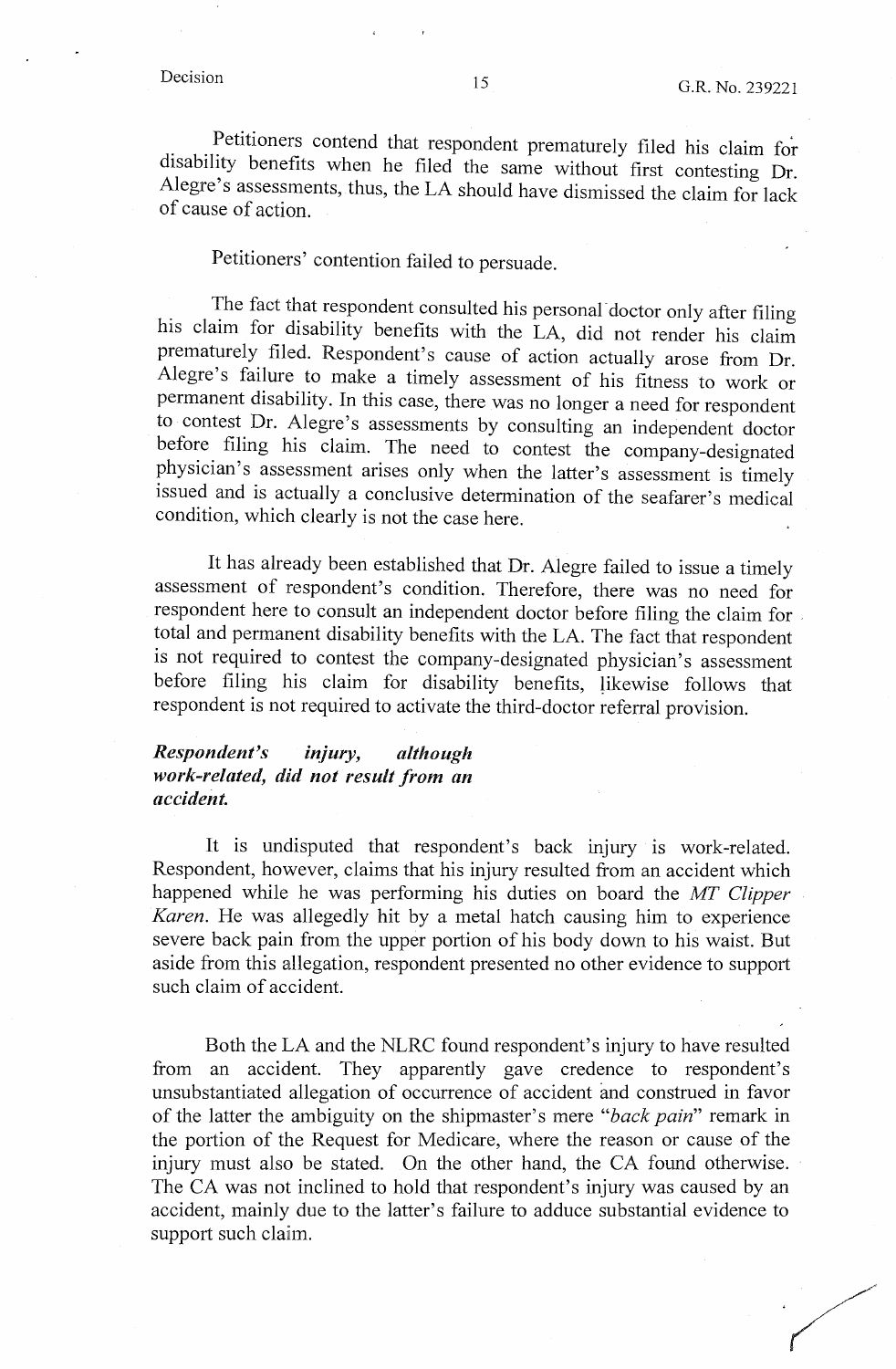The Court agrees with the CA. The Court is not convinced that the shipmaster was moved by any intent to conceal important details. Moreover, nothing in the records supports the conclusion that an accident occurred. On the contrary, the Court observes that none of the physicians who examined respondent, including the shore-side physician, noted in their medical reports that respondent's injury was caused by an accident. In fact, respondent's personal physician, Dr. Tieman, stated in his own Disability Report<sup>51</sup> that "x x x [O]n September 7, 2013, while working on board a sea *vessel, the patient experienced low back pain after lifting heavy objects. XX X."* 

It is worthy to note that respondent presented Dr. Ticman's assessment in support of his claim for total and permanent disability, without disputing any part of its contents, including the stated cause of his injury. It is now established that respondent's injury was caused by lifting heavy objects.

In *NFD International Manning Agents, Inc. v. Illescas*<sup>52</sup> the Court held that it is common knowledge that carrying heavy objects can cause back injury. Thus, respondent's injury cannot be said to have resulted from an accident, that is an unlooked for mishap, occurrence, or fortuitous event, because the injury resulted from the **normal performance of his duty** lifting heavy objects, **without any intervening event.<sup>53</sup>**

The Court cannot give credence to respondent's mere allegation of occurrence of an accident. In labor cases, the party who asserts a claim must provide the labor tribunals and courts with substantial evidence to support his affirmative allegations.<sup>54</sup> The burden generally belongs to him and not on the other party who asserts in the negative. This is especially true when there is an evidence negating the positive allegation, as in this case.

## *Respondent is entitled to total and permanent disability benefits under the POEA-SEC.*

The 2010 POEA-SEC provides that the employer is liable for disability benefits only when the seafarer suffers work-related injury or illness during the term of his contract.

<sup>&</sup>lt;sup>51</sup> Supra note 47.<br>
<sup>52</sup> 646 Phil. 244 (2010).<br>
<sup>53</sup> Id. at 251.<br>
<sup>54</sup> See *Reyes v. Glaucoma Research Foundation, Inc., 760 Phil. 779, 789 (2015).*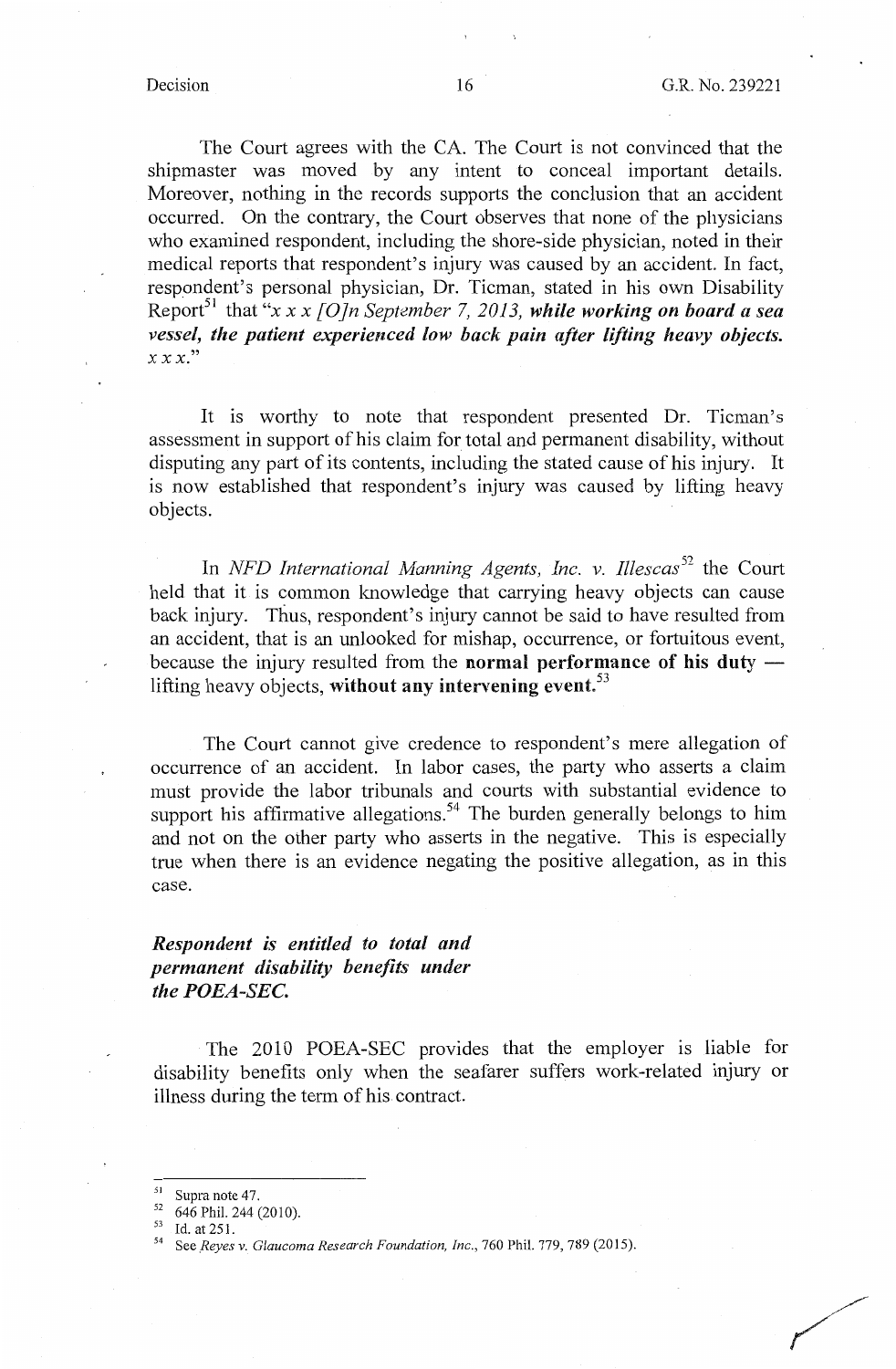Meanwhile, respondent's employment contract was supplemented by a CBA, which provides that a seafarer who suffers permanent disability **as a result of an accident** during employment, and whose ability to work as a seafarer is reduced as a result thereof, shall be entitled to compensation under its provisions.

In the labor case *Julleza v. Orient Line Philippines, Inc.*<sup>55</sup> the Court was confronted with CBA provisions having similar substance as in the CBA provisions subject of the present case, *viz.:* 

The provisions of the CBA state:

#### **Article 28: Disability**

- 28.1. A seafarer who suffers permanent disability **as a result of an accident** whilst in the employment of the Company regardless of fault, including accidents occurring while travelling to or from the ship, and whose ability to work as a seafarer is reduced as a result thereof, but excluding permanent disability due to [willful] acts, shall<sup>[1]</sup>, in addition to sick pay, be entitled to compensation according to the provisions of this Agreement.
- 28.2. The disability suffered by the seafarer shall be determined by a doctor appointed by the Company. If a doctor appointed by or on behalf of the seafarer disagrees with the assessment, a third doctor may be nominated jointly between the Company and the Union and the decision of this doctor shall be final and binding on both parties.
- 28.3. The Company shall provide disability compensation to the seafarer in accordance with APPENDIX 3, with any differences, including less than ten percent (10%) disability, to be *pro rata*.
- 28.4. A seafarer whose disability, in accordance with 28.2 above is assessed at fifty percent (50%) or more under the attached APPENDIX 3 shall, for the purpose of this paragraph, be regarded as permanently unfit for further sea service in any capacity and be entitled to one hundred percent (100%) compensation. Furthermore, any seafarer assessed at less than fifty percent (50%) disability but certified as permanently unfit for further sea service in any capacity by the Company-nominated doctor, shall also be entitled to one hundred percent (100%) compensation. Any disagreement as to the assessment or entitlement shall be resolved in accordance with clause 28.2 above.
- 28.5. Any payment effected under 28.1 to 28.4 above, shall be without prejudice to any claim for compensation made in law, but may be deducted from any settlement in respect of such claims.<sup>56</sup> (Emphasis and underscoring supplied)

 $^{55}$  G.R. No. 225190, July 29, 2019.<br><sup>56</sup> Id.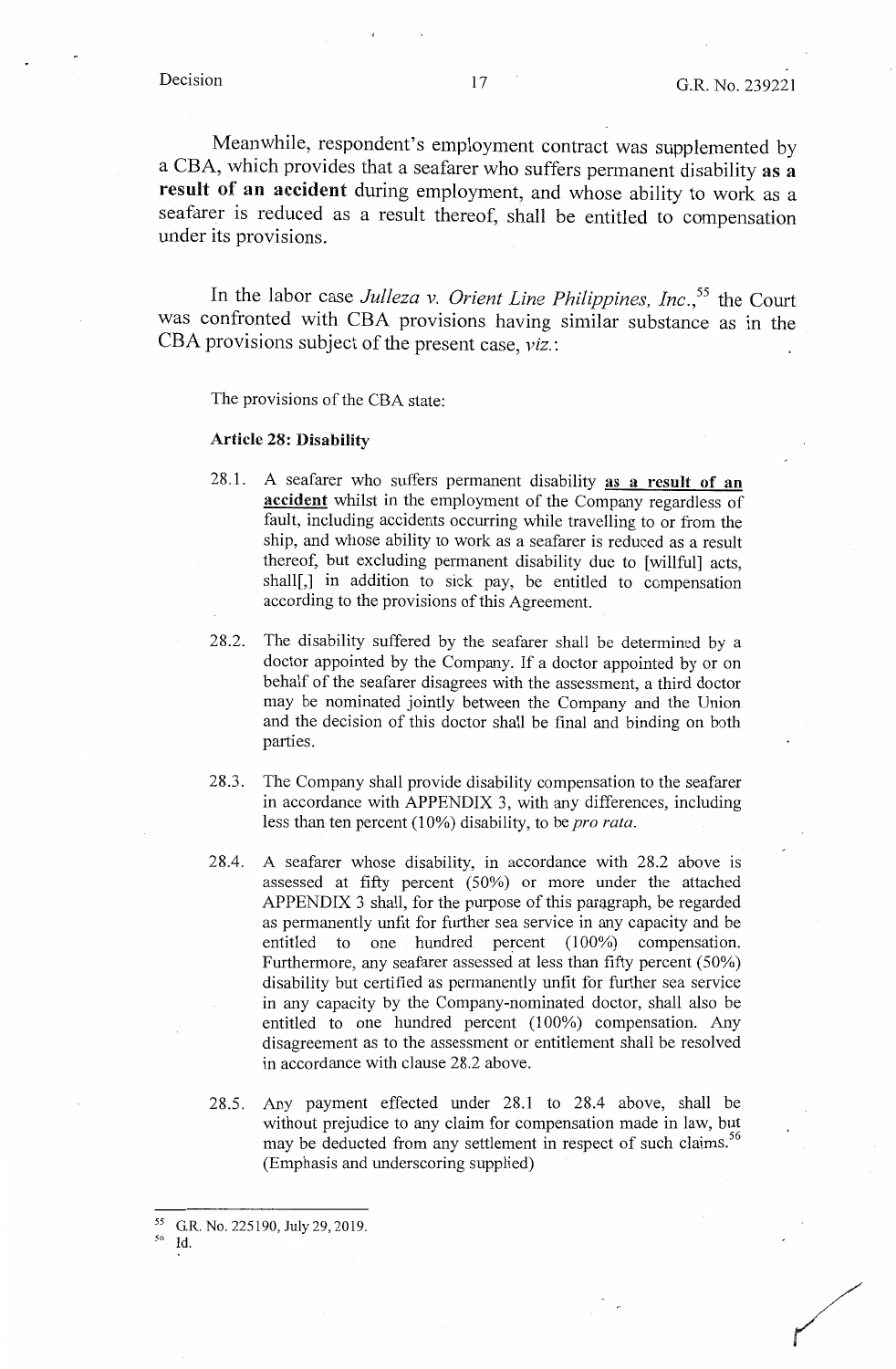In *Julleza,* the Court held therein that the above-cited CBA provisions only cover disabilities resulting from accidents, *viz.:* 

A reading of the foregoing shows that it only covers disabilities arising from accidents. In fact, in *Fil-Star Maritime Corp. v. Rosete,* the Court ruled that Article 28 of the ITF-JSU/AMOSUP CBA, which also covers petitioner, is limited to injuries arising from accidents, thus:

The CBA provisions on disability are not applicable to respondent's case because Article 28 thereon specifically refers to disability sustained after an accident. Article 28 of the ITF-JSU/AMOSUP CBA specifically states that:

#### Article 28: Disability

28.1. A seafarer who suffers permanent disability *as a result of an accident* whilst in the employment of the Company regardless of fault, including accidents occurring while travelling to or from the ship, and whose ability to work as a seafarer as a result thereof, but excluding permanent disability due to [willful] acts, shall be[,] in addition to sick pay, be entitled to compensation according to the provisions of this Agreement. x x x

The Court likewise ruled in *Island Overseas Transport Corp. v. Beja,* which involved the same clause 28.1, that it only covers injuries resulting from accidents. And since the seafarer's knee injury was not proven to have been the result of an accident, his disability benefits should be based on the POEA-SEC and not the CBA.

Following the foregoing, and given that petitioner's injury did not arise from an accident, the provisions under the POEA-SEC applies to petitioner. 57 (Emphasis in the original, citations omitted)

Very similar to the CBA provisions subject of the *Julleza* case, the pertinent provisions of the CBA presently at hand reads:

#### Article 25: Disability

**25.1 A seafarer who suffers permanent disability as a result of an accident** whilst in the employment of the Company regardless of fault, including accidents occurring while travelling to or from the ship, and whose ability to work as a seafarer is reduced as a result thereof, but excluding permanent disability due to [ willful] acts, shall in addition to sick pay, be entitled to compensation according to the provisions of this Agreement.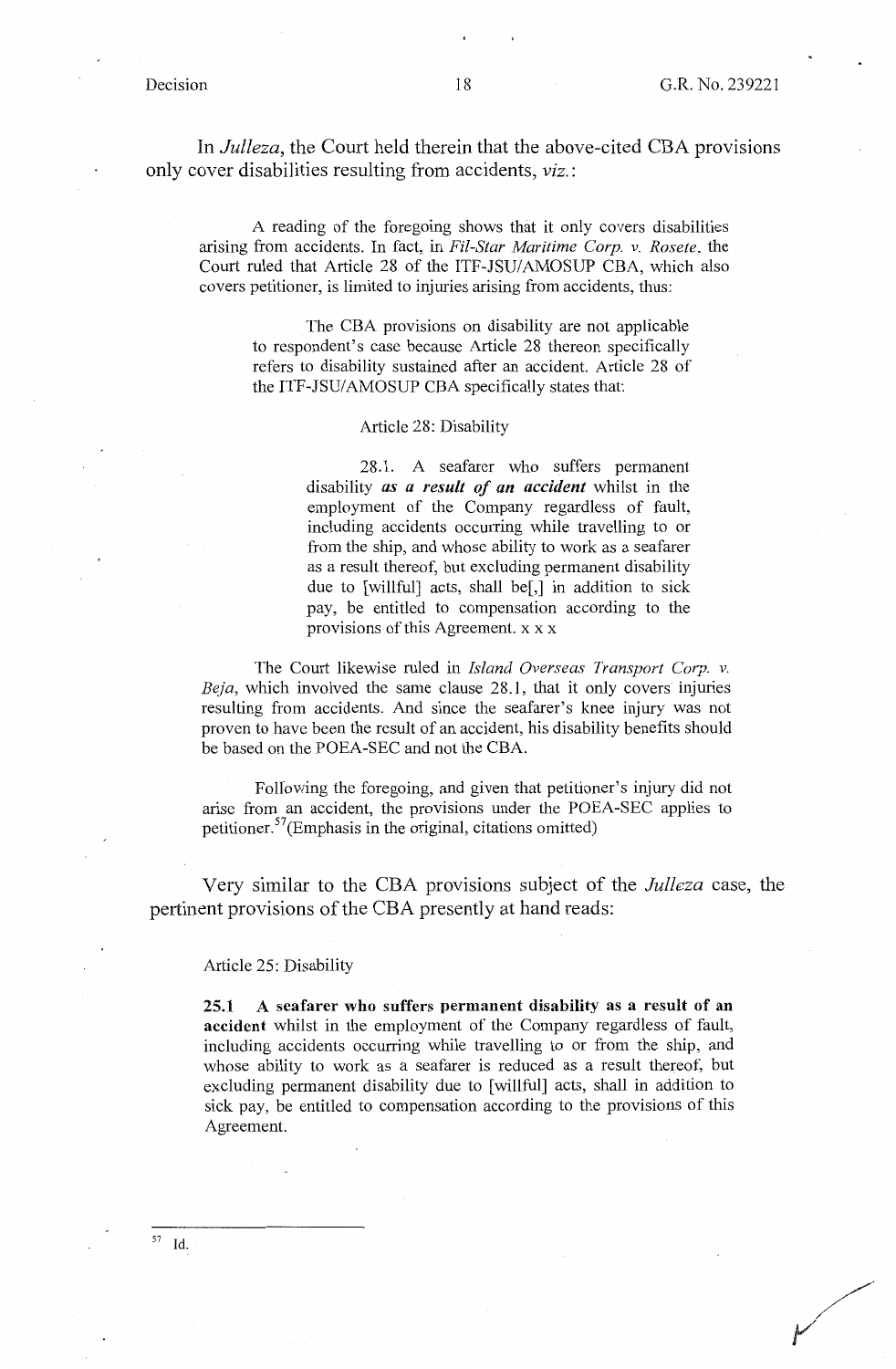/ *.r* 

25 .2 The disability suffered by the seafarer shall be determined by a doctor appointed by the Company. If a doctor appointed by or on behalf of the seafarer disagrees with the assessment, a third doctor may be nominated jointly between the Company and the Union and the decision of this doctor shall be final and binding on both parties.

25.3 The Company shall provide disability compensation to the seafarer in accordance with APPENDIX 3, with any differences, including less than 10% disability, to be *[pro rata].* 

25.4 A seafarer whose disability, in accordance with 25.2 above is assessed at 50% or more shall, for the purpose of this paragraph, be regarded as permanently unfit for further sea service in any capacity and be entitled to 100% compensation. Furthermore, any seafarer assessed at less than 50% disability but certified as permanently unfit for further sea service in any capacity by the Company-nominated doctor, shall also be entitled to 100% compensation. Any disagreement as to the assessment or entitlement shall be resolved in accordance with clause 25.2 above.<sup>58</sup> (Emphasis supplied)

The Court finds it clear from the above provisions that the CBA does not widely cover all injury or disability arising or resulting from any cause. Rather, **the CBA seeks to cover only disabilities that have resulted from accidents.** 

Accordingly, since respondent's injury did not result from an accident, he cannot claim disability benefits under the CBA. Nonetheless, he is entitled to the disability benefits under the POEA-SEC since his injury was work-related. 59 Total and permanent disability is equivalent to Grade I disability under the POEA-SEC's schedule of disability/impediment with a corresponding disability benefit of  $US$60,000.00$ .<sup>60</sup>

*Respondent is entitled to the balance of his sickness allowance and attorney's fees, but not to moral and exemplary damages.* 

With respect to sickness allowance, the Court adopts the CA's findings. Records show that respondent already received a total of US\$2,307.02 sickness allowance from petitioner Seacrest Maritime. He is, however, entitled to a total of US\$2,376.00 (US\$594 x 4 months) sickness allowance. Petitioners, therefore, are still liable to pay respondent the deficiency of US\$68.98.

<sup>58</sup> CA *rollo,* p. 466.

 $^{59}_{60}$  2010 POEA-SEC, Sec. 32.

Id.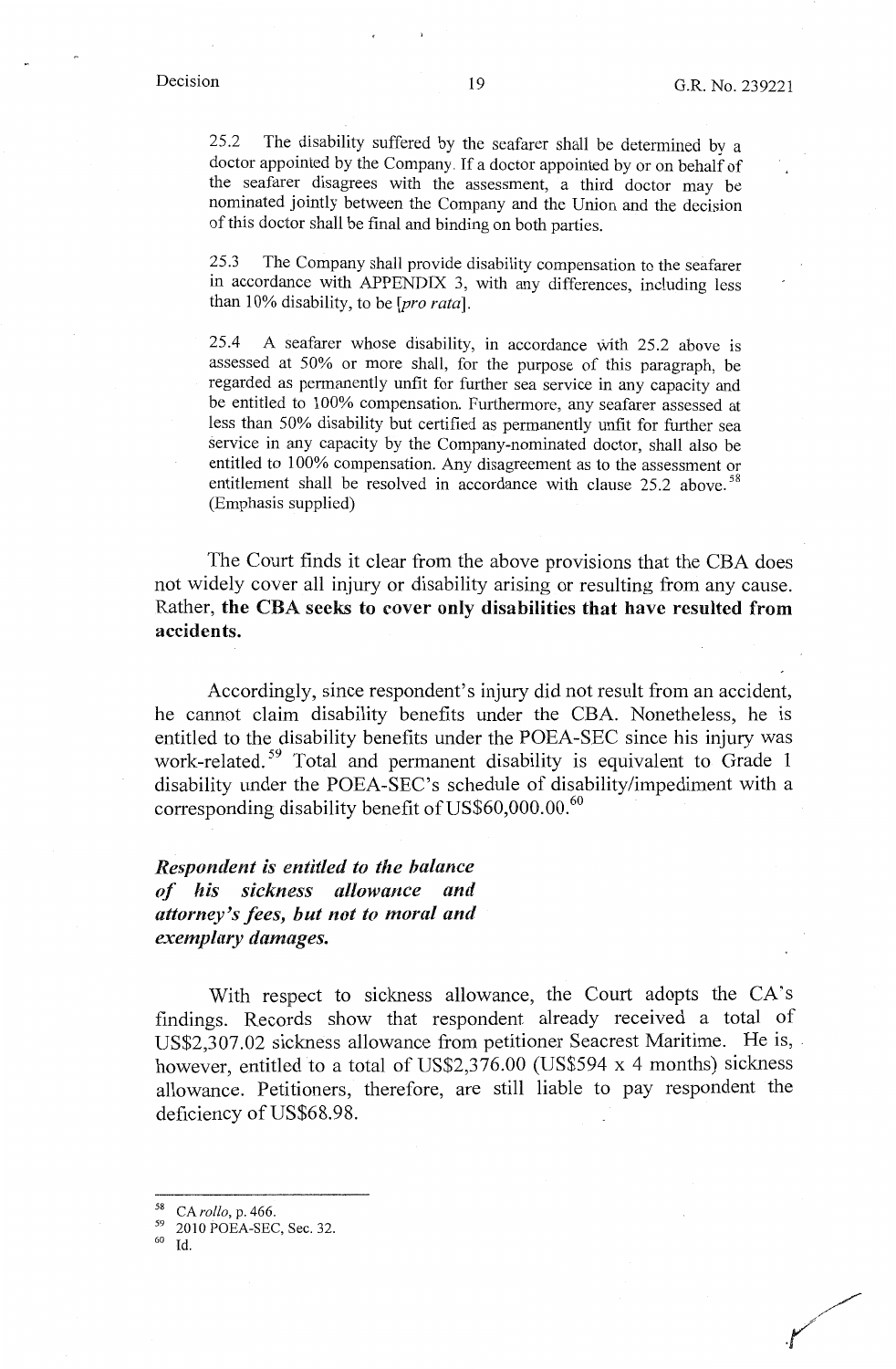**/** 

Respondent now claims entitlement to the award of damages and attorney's fees in his favor.

We deny the claim for moral and exemplary damages.

Respondent here failed to establish petitioners' bad faith in denying his claim for total and permanent disability benefits. On the contrary, records show that petitioners were willing, and in fact offered, to pay respondent disability benefits computed based on the Disability Grade 8 assessment of Dr. Alegre. Bad faith was negated here by petitioners' apparent intent to settle their liability albeit differed in the actual amount. Thus, for lack of bad faith on the part of petitioners, respondent cannot be entitled to moral damages. Not entitled to moral damages, respondent cannot likewise be entitled to exemplary damages.<sup>61</sup>

Nonetheless, we find respondent entitled to attorney's fees. In *Orient Hope Agencies, Inc. v. Jara*, <sup>62</sup> the Court awarded attorney's fees to a seafarer who was compelled to litigate due to the agency's denial of his valid claim for total and permanent disability benefits.

Here, respondent was compelled to litigate his claim for permanent and total disability benefits when petitioners denied him of the same and completely stopped his consultations and treatment without the companydesignated physician issuing a final assessment of his fitness to work or degree of disability, within the mandated period. Thus, the award of attorney's fees is only proper.

**WHEREFORE,** the Petition for Review on *Certiorari* is **DENIED.**  The assailed Decision dated September 28, 2017 and the Resolution dated May 7, 2018 of the Court of Appeals in CA-G.R. SP No. 140122 are **AFFIRMED.** Petitioners Seacrest Maritime Management, Inc. and Nordis Tankers Marine A/S are **ORDERED** to jointly and severally pay respondent Samuel B. Bernarte US\$60,000.00 as permanent and total disability benefits, US\$68.98 as the deficiency from respondent's sickness allowance, and attorney's fees equivalent to 10% of the total of these amounts.

All monetary awards shall earn interest at the legal rate of 6% per annum from the date of finality of this Decision until fully paid.

<sup>61</sup> See *Chan v. Magsaysay Maritime Corp.,* supra note 45. 62 832 Phil. 380 (2018).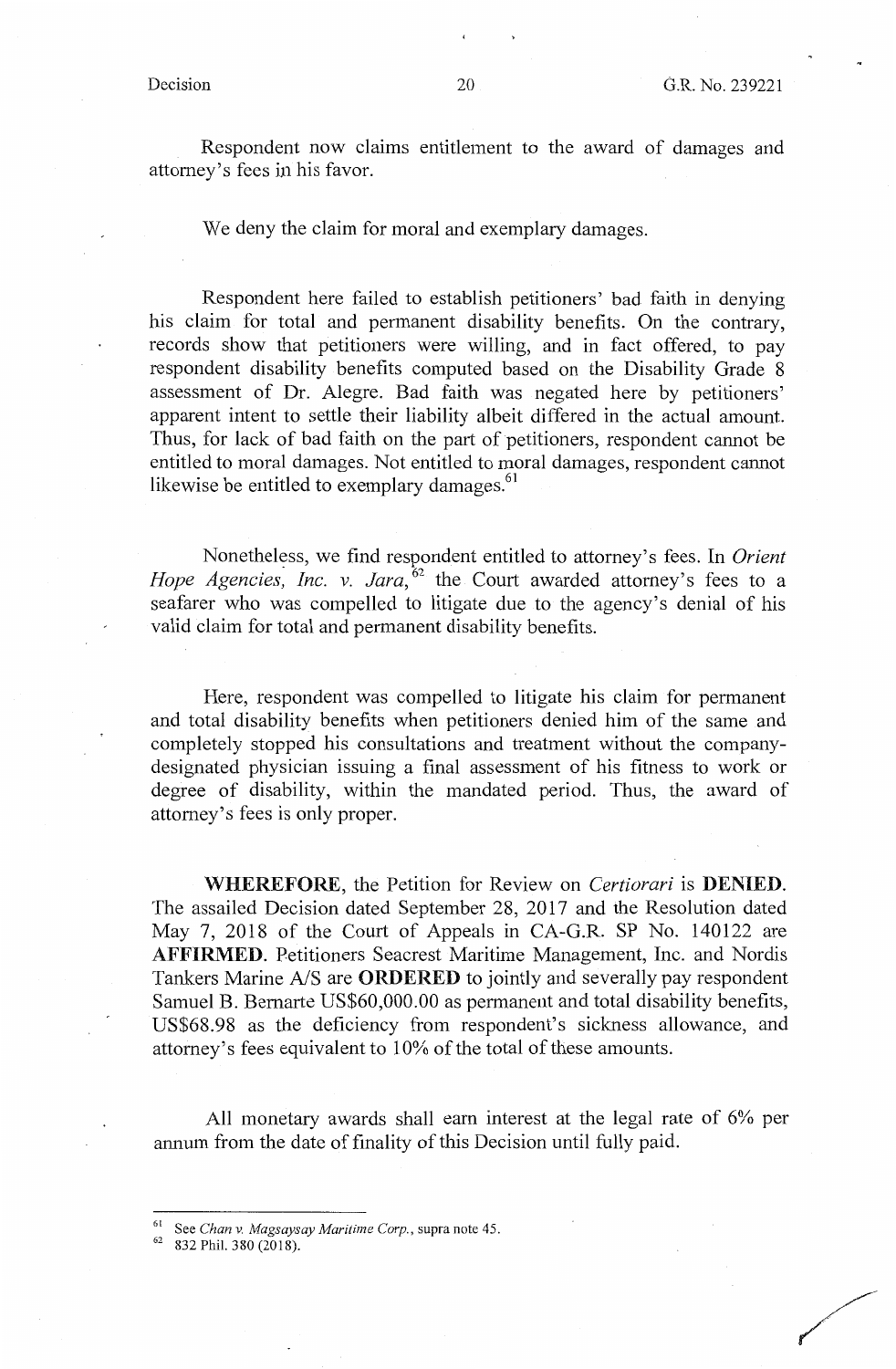Decision

**SO ORDERED.** 

**EDGARDO L. DELOS SANTOS** Associate Justice

**WE CONCUR:** 

MARVICMARIO VICTOR F. LEONEN

Associate Justice Chairperson

 $\mathbf{R}$ Associate Justice

**HENRI PAIL B. INTING** Associate Justice

**JHOSEP & OPEZ** Associate Justice

## **ATTESTATION**

I attest that the conclusions in the above Decision had been reached in consultation before the case was assigned to the writer of the opinion of the Court's Division.

**MARVIC MARIO VICTOR F. LEONEN** 

Associate Justice Chairperson, Third Division